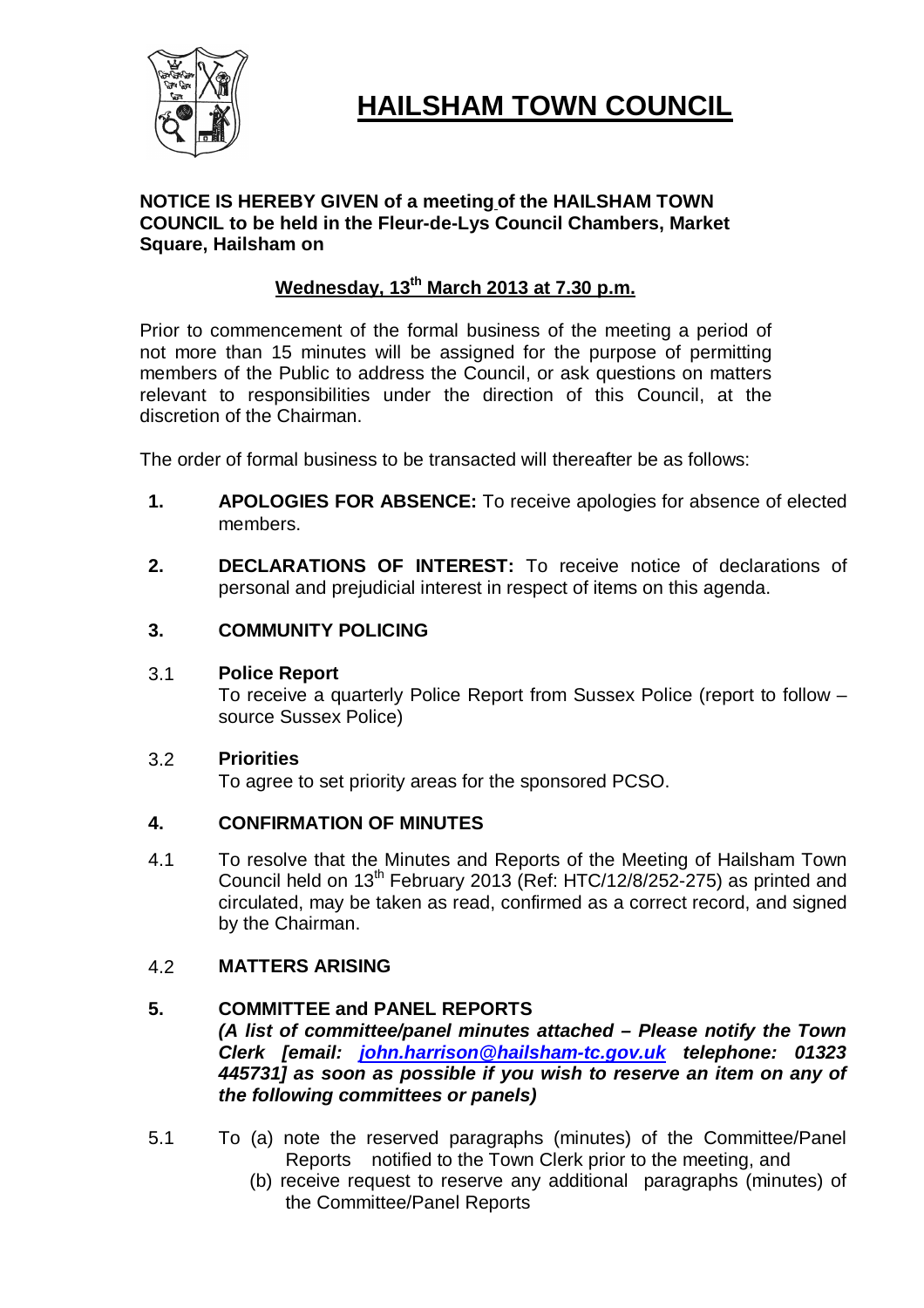5.2 To receive "unreserved" paragraphs (minutes) of the following Reports of Committees/Panels (as printed and circulated), and approve and adopt the recommendations contained therein.

# **A. Planning and Development Committee Meeting (19th February 2013) B. Hailsham in Bloom Committee Meeting (27th February 2013)**

5.3 To proceed through the "reserved" paragraphs consecutively (or as decided) and to resolve action before proceeding to the next reserved item.

# **6. Burial Fees – Hailsham Cemetery**

To consider increasing burial and other fees for the use of services at Hailsham Cemetery (Report to follow, author - David Saxby, Burials and Properties Officer)

# **7. Transfer of Land – Woodside Farm**

To consider the transfer of play areas and open space from the Woodside Farm Bloor Home development to the Council and to consider the amount of commuted sum (Report to follow – author Karen Moralee, Environment and Leisure Officer)

# **8. Woodside Farm Footpath**

To consider a request by Bloor Homes to level off an area of Town Council owned land to create a new footpath to their development at Woodside Farm

(Report to follow- author Karen Moralee, Environment and Leisure Officer)

# **9. Land at East Hailsham**

To consider a request from Wealden District Council to include an area of Hailsham Town Council owned land in the proposed submission strategic sites local plan (Ref HHC) (Report to follow, author John Harrison Town Clerk)

# **10. Report of the Independent Wealden Parish Remuneration Panel - 2013/14**

To consider the recent report and recommendations of the Wealden Parish Renumeration panel and their implications for Hailsham Town Council (Report to Follow – Author John Harrison, Town Clerk).

# **11. Agreement on Hailsham Town Council Gate Passes**

To consider the current arrangements for the administration of Hailsham Town Council Gate passes**.**

**12. COUNCILLORS' QUESTIONS/INFORMATION FORUM** (at the Chairman's discretion).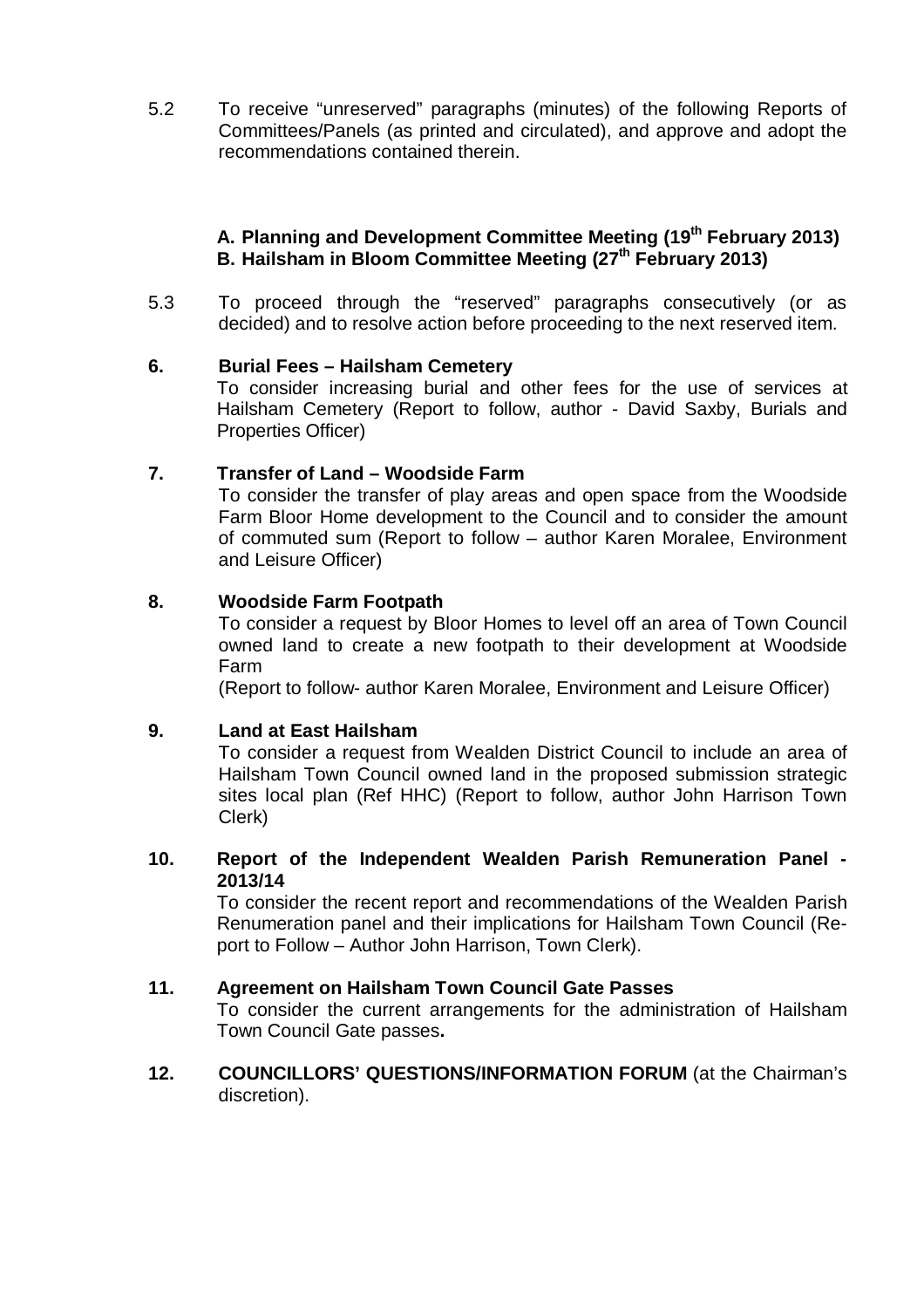JOHN

Town Clerk

HARRISON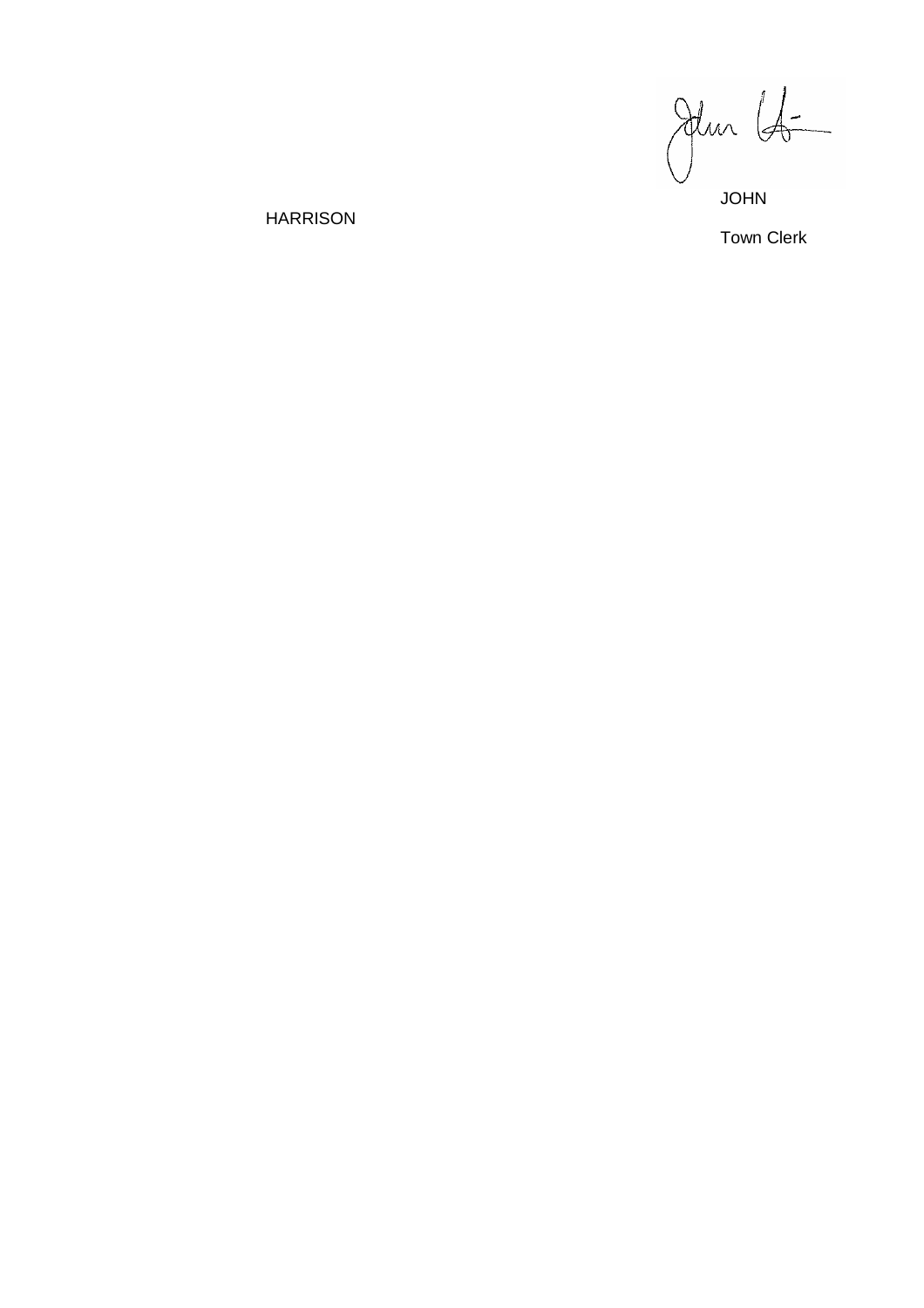

# **HAILSHAM TOWN COUNCIL**

**MINUTES** of the Meeting of Hailsham Town Council, held at the Fleur-de-Lys Council Chambers/Meeting Rooms, Market Square, Hailsham, on Wednesday 13<sup>th</sup> March 2013 at 7.30 p.m.

# **Public Question Time**

Prior to commencement of the formal business of the meeting a period of not more than 15 minutes had been assigned for the purpose of permitting members of the public present to address the Assembly, or ask questions (on matters relevant to the responsibilities of the Town Council) at the invitation and discretion of the presiding Chairman.

None were presented.

- HTC/12/ 10/293 **Present:** Councillors: Mrs. S. J. Bentley (Chairman), W. A. Bentley, J. L. Blake, Mrs. M. Burt, N. S. Coltman, W. F. Crittenden, R. T. Grocock (Vice Chairman), Mrs. S. E. Henstock, S. McAuliffe, Ms A. O'Rawe, G. G. Rowe, Mrs. D. Ryan, M. J. Ryan Mrs. M. Skinner and C. Triandafyllou.
- 294 **Officers in Attendance:** J. Harrison (Town Clerk), M Caira (Deputy Town Clerk), D. Saxby and T. Hall.

# 295 **Apologies for Absence:**

Apologies for absence were received and accepted from Councillors B. F. Burchmore, Ms C. V. Collinson, N. A. Collinson, Mrs. J. Cook, Mrs. B. Holbrook, P. S. Holbrook. B. Marlowe and Mrs. M. Rowe.

### 296 **Declarations of Interest**

None presented.

# **Community Policing**

### Police Report

- 297.1 PCs W. Sergi and T. Critchlow spoke in respect of the police report which had been circulated with the agenda and updated the meeting about the recent spate of vandalism in Gordon Road.
- 297.2 Councillor W. Bentley asked that better procedures be put in place to keep Hailsham Town Council informed of incidents such as this.
- 297.3 Councillor McAuliffe updated the meeting on Wealden District Council's progress on legislation in respect of dogs fouling the footpaths.
- 297.4 The Town Clerk was asked to find out if The Mill as referred to in PCSO Wyatt's report was in Hailsham or Hellingly and to inform Building Control at Wealden District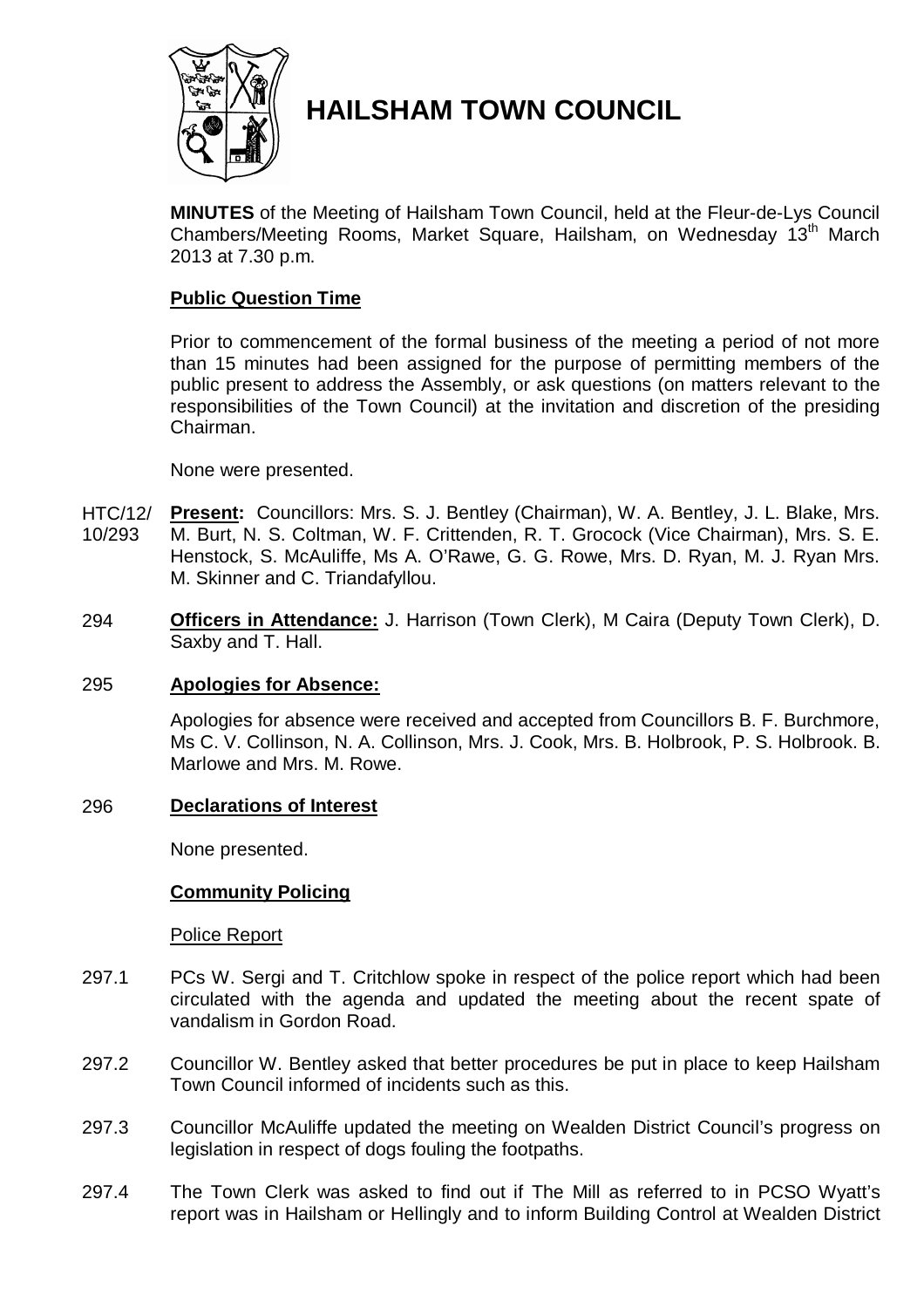Council of PCSO Wyatt's concerns about the safety of the building.

- 297.5 Councillor Grocock asked if the Neighbourhood Panel meetings could be rearranged as they clashed with the meetings of Hailsham Town Council.
- 297.6 PC Critchlow asked if any decision had been taken by Hailsham Town Council on the sponsorship of the PCSO for 2013/14. The Chairman responded that the funding would continue for the financial year.

**Priorities** 

- 298.1 Councillor W. Bentley stated that he had received reports of incidents along the Cuckoo Trail where people were being verbally abused.
- 298.2 **RESOLVED** that the PCSOs be asked to give priority to patrolling the Cuckoo Trail.

# **Confirmation of Previous Minutes**

- 299.1 Councillor W. Crittenden stated that that Minute 281.2 – Matters Arising – should record that the Hailsham Independent Group was asked if it wanted to delete the Minute and the Group agreed; it did not request the Minute be deleted.
- 299.2 **RESOLVED** that the Minutes and Reports of the meeting of Hailsham Town Council (Ref: HTC/12/9/276-292) held on  $13<sup>th</sup>$  February 2013, were amended and confirmed as a correct record, and signed by the Chairman.

## 300 **Matters Arising**

None presented.

# 301 **Committee and Panel Reports**

**RESOLVED**, after consideration in accordance with Standing Order 18(e), to receive the following reports of Committees, to approve and adopt the recommendations contained therein and the actions taken as reported therein.

**C.** Planning and Development Committee Meeting (19<sup>th</sup> February 2013) **D.** Hailsham in Bloom Committee (27<sup>th</sup> February 2013)

# **Burial Fees – Hailsham Cemetery**

- 302.1 Members were asked to consider increasing the burial fees at Hailsham Cemetery as detailed in the officer's report circulated with the agenda.
- 302.2 **RESOLVED** to increase the burial fees by 5 per cent. as detailed in the officer's report circulated with the agenda, and as Appendix HTC/12/10/302A to these minutes, and that all local funeral directors are informed of this decision; and that burial fees are henceforth reviewed annually.

# **Transfer of Land – Woodside Farm**

303.1 Members considered the transfer of play areas and open space from the Woodside Farm Bloor Home development to Hailsham Town Council.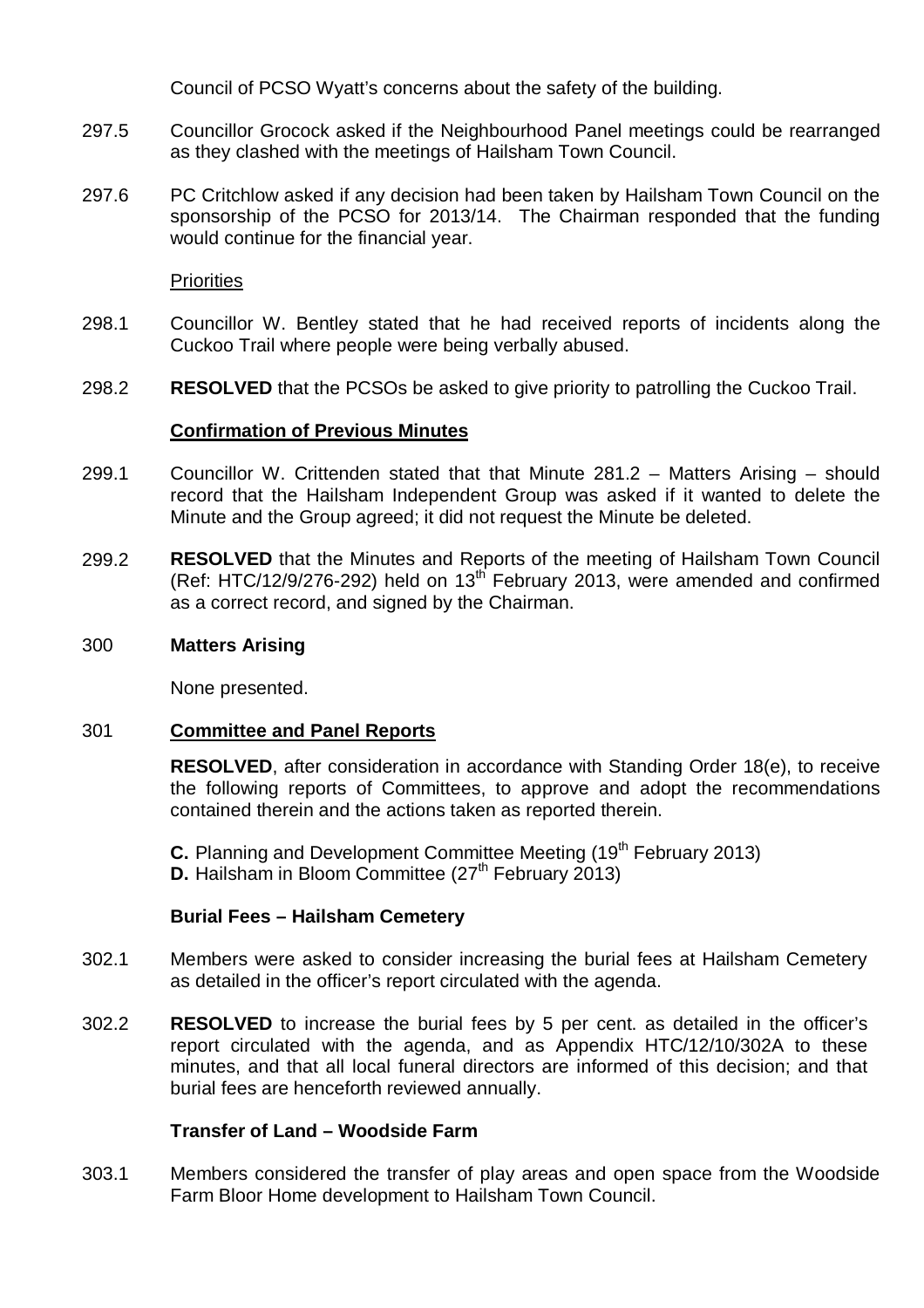303.2 **RESOLVED** to accept the offer of the transfer of ownership of land at the Woodside farm development from Bloor Homes on condition that a commuted sum of £618,068 is paid to Hailsham Town Council for on-going maintenance and management of the play area, open space and woodland areas,

### **Woodside Farm Footpath**

- 304.1 Members discussed the officer's report as circulated with the agenda and as Appendix HTC/12/10/304A to these minutes.
- 304.2 **RESOLVED** to grant permission to Bloor Homes to install a footpath on part of the public open space in Gleneagles Drive, subject to

a) that the entire length of fence is replace on a like for like basis, b) all grass area are reinstated post construction, and c) clarification on who owns the land.

# **Land at East Hailsham**

- 305.1 Councillors Mrs. S. J. Bentley, Blake, Coltman and Triandafyllou declared an interest as they are Wealden District Councillors.
- 305.2 The officer's report had been circulated with the agenda.
- 305.3 Councillor M. Ryan stated that the Planning and Development Panel had discussed this item and would prefer to see the land used for additional allotment space.
- 305.4 **RESOLVED** that Hailsham Town Council does not agree to the request from Wealden District Council to include an area of Hailsham Town Council owned land in the proposed submission strategic sites local plan (Ref HHC) as detailed in the officer's report circulated with the agenda, and as Appendix HTC/12/10/305A to these minutes.
- 305.5 Councillors Blake and Coltman requested that their abstentions from voting be recorded.

### **Report of the Independent Wealden Parish Remuneration Panel – 2013/14**

- 306.1 Copies of the report of the Independent Wealden Parish Remuneration Panel – 2013/14 were circulated with the agenda and as Appendix HTC/12/10/306A to these minutes. Much discussion ensued.
- 306.2 Councillor Crittenden proposed that the report of the Independent Wealden Parish Remuneration Panel in respect of members' allowances be accepted.

On being put to the vote this proposal was rejected by 10 votes to 5.

306.3 Councillor W. Bentley proposed that the increase in members' allowances not be accepted and that any surplus by not paying the increase be allocated to the Grants Panel.

On being put to the vote this proposal was carried by 11 votes to 5.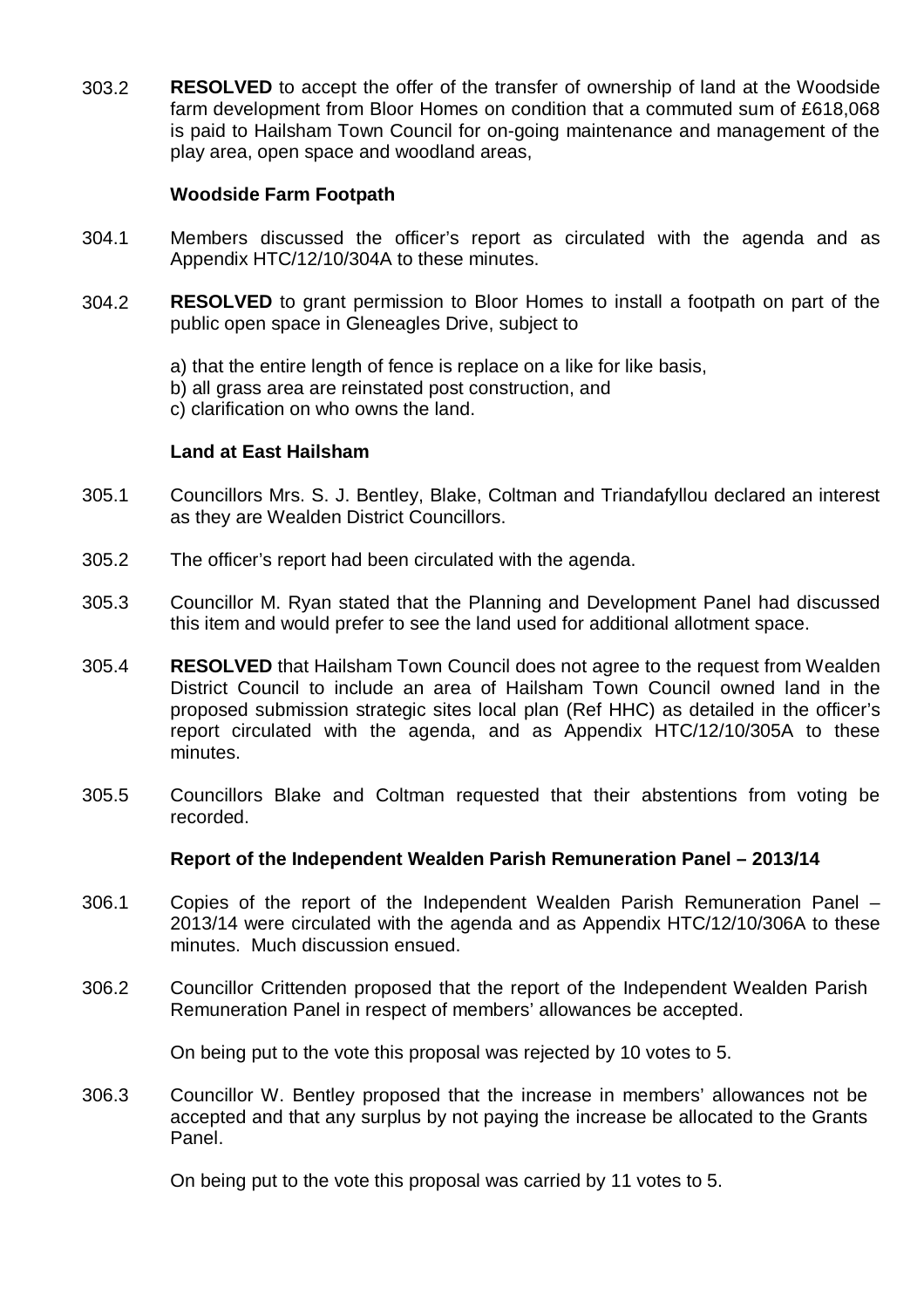306.4 **RESOLVED** that the Independent Wealden Parish Remuneration Panel be thanked for its recommendation but to decline the increase in members' allowances and that any surplus by not paying the increase be allocated to the Grants Panel for distribution to local organisations.

## **Agreement on Hailsham Town Council Gate Passes**

- 307.1 Members debated the current arrangements for the administration of Hailsham Town Council gate passes.
- 307.2 Councillor W. Bentley stated that he had a number of passes for local authority car parks and Hailsham Town Council was the only organisation that operated a deposit system.
- 307.3 **RESOLVED** that with effect from 1<sup>st</sup> April 2013 to cancel the deposit system for car park passes and be replaced by a system whereby members and officers receive a free car park pass but they are charged the full amount for a replacement card if lost or damaged.

### **Councillors' Questions/Information Forum**

#### 308 Oaklands Development Appeal

The Chairman updated the meeting on the Oaklands Appeal that had been heard last week. She had given evidence and been cross-examined.

The appeal had now been sent to the Secretary of State for the Environment, Transport and the Regions for determination.

There being no other business, the meeting closed at 8.43.

Global/Minutes and Agendas/DS/ HTC Minutes 13<sup>th</sup> March 2013

**CHAIRMAN**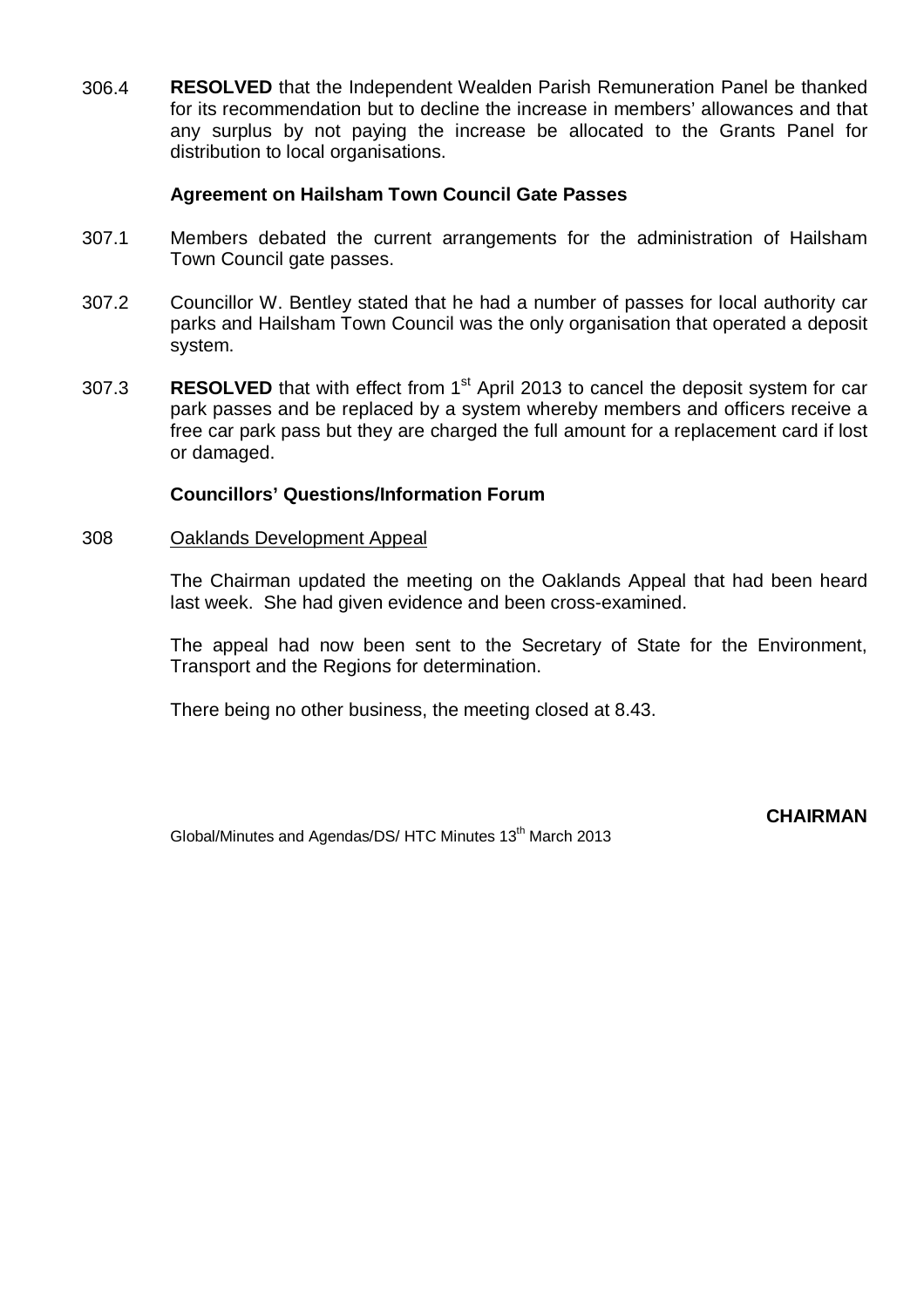#### HAILSHAM POLICE STATION

#### MEMORANDUM

| To:        |                                                                       | John Harrison, Clerk, Hailsham Town Council |       |                             |  |  |  |  |  |  |  |
|------------|-----------------------------------------------------------------------|---------------------------------------------|-------|-----------------------------|--|--|--|--|--|--|--|
| From:      | PC Tim Critchlow, Pc will Sergi, Hailsham Neighbourhood Policing Team |                                             |       |                             |  |  |  |  |  |  |  |
| Extension: | 68310                                                                 |                                             | Date: | 06 <sup>th</sup> March 2013 |  |  |  |  |  |  |  |

Dear John,

Since the last meeting we have had the Christmas/new year periods to contend with and recently we have had the Murder enquiry from 2012 to deal with at Lewes Crown court. There has also been the unexpected abstractions to the ongoing Operation in Bexhill with the Bexhill by-pass. However these have been planned well and the abstractions for the Hailsham team kept to a minimum if possible as Hailsham is the busiest town on the Wealden district. The case at court was dealt with after about 6/7 weeks and the victims family are now coming to terms with the jury's decision in that one defendant was found not guilty and the other found guilty of manslaughter with a 7 year sentence imposed.

A brief note on crime: Crime levels are low at present but we are in the quieter months of the year but on a positive note the team have helped maintain this low level by continuing what we do best; high visibility patrols and reassurance, providing crime prevention advice when needed and maintaining close links with other agencies in tackling incidents.

We now have in post several specialist pcso's to assist their colleagues across the district.

Pcso Hawthorne lookes at neighbour disputes

Pcso Yau deals with ongoing parking problems

Pcso Tomsett has been dealing with community speedwatch issues for a while on the district

#### **Sponsored PCSO's - From Ali Bond**

PCSO BOND has been offering advice regarding 'STAYING SAFE' online whilst visiting St Mary's' church coffee mornings, banks, local Post offices and the Hailsham library. She has been linking in with Age UK and assisting with their 'Work and Learning' leaflet. The Hailsham Food Bank has been presented with a cheque from the Police Property Act Fund for £250:00 and the Hailsham Pavilion have also been awarded a cheque for £250:00 from the same fund. Illegal parking is continually being dealt around Hailsham town as well as Station Road and Ersham Road. Anti Social Behaviour outside HCC, Eastwell Place, The QUINTINS and the town centre has been dealt with by myself and colleagues, resulting in a youth having 3 banning orders for various locations and a curfew until a suitable disposable option identified. This approach has had a very positive effect on the area and sends out a strong message to those involved in Anit-Social Behaviour.

#### **Hailsham Central and North - From Sue Choppin and Faye Fletcher**

Pcso Sue Choppin has been looking into any issues with the vulnerable in the town and been spending time with them helping with crime prevention issues. We continue to have parking issues in the town partly down to some of the yellow lines being unenforceable due to poor maintenance which we are liasing with Highways about. There continues to be some youth asb issues in town which I have been monitoring and have recently dealt with four youths in relation to this. I maintain good links with the youth café and will continue to monitor any incidents resulting from this area.

#### 1. Anti - Social Behaviour

Most of the ASB is on the high street and market street/St Marys church area. Although we have had instances within the Quintens and Asda. Banning letters to those involved has seen a decrease in activity here.

#### 2. Parking

High Street Hailsham - we have a high percentage of disabled badge holders who park in the high street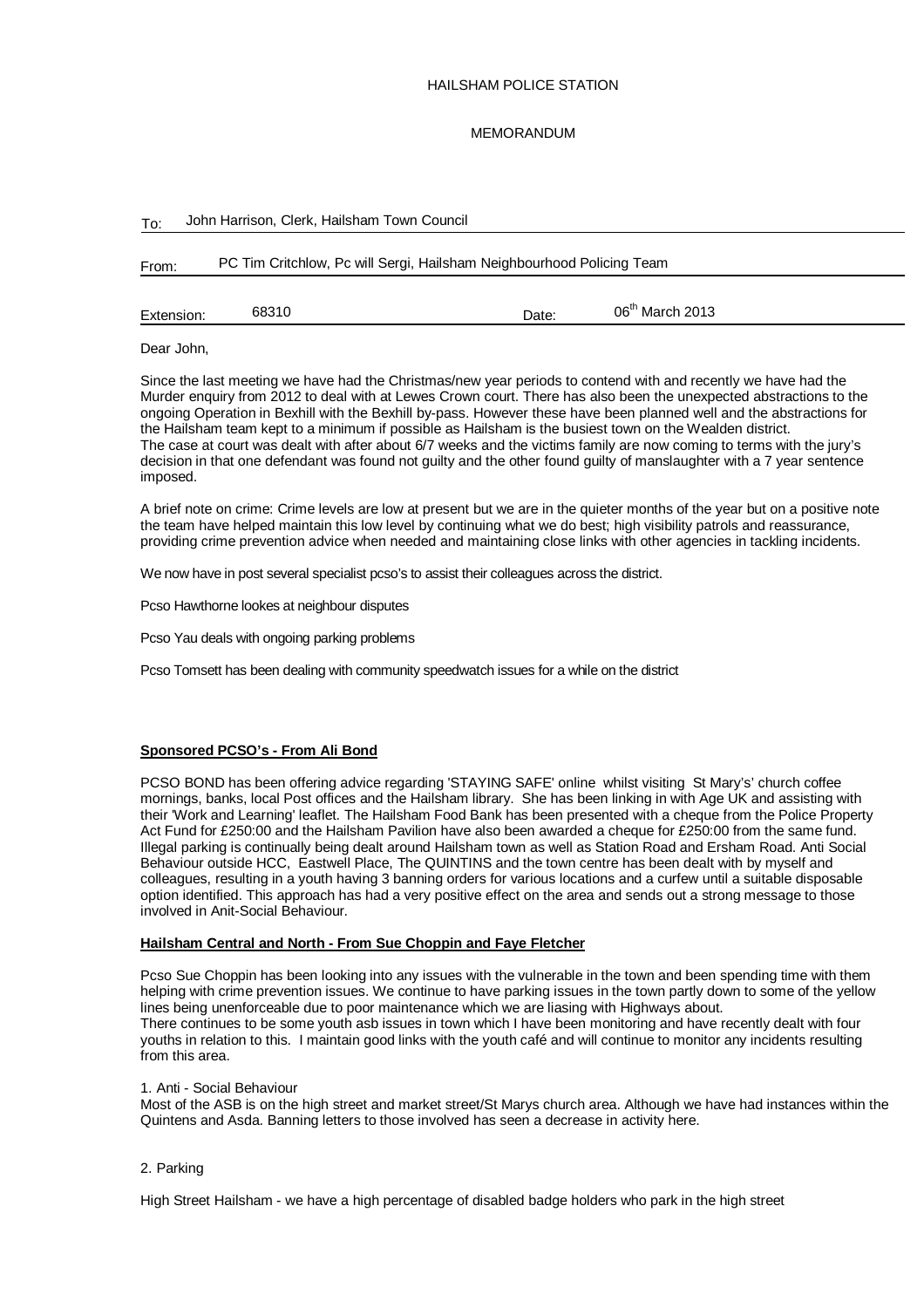Market Street Hailsham

Again re marking of double yellow lines will assist with this.

- 3. Speeding was on the list for the north area but the recent speed watch group and bin stickers have helped here
- 4. Updating locals with Crime prevention advice and property marking.

#### **Hailsham East - From Parrish Claxton**

The new Skate park on Maurice Thornton recreation ground is proving good value with the local youths and to date we have had no issues there.

Having completed several 'walkabouts' with housing and local councillors there appears to be an increase in rubbish and dog fouling but we have an Op quality street in May this year with the district council and other agencies.

The ongoing close co-operation with other agencies pays dividends in this area. The area of black path has been enhanced by the cutting of the hedges in this cut through and the feedback being universally positive.

#### **Hailsham South and West - From Mark Carter**

Hi am PCSO Mark Carter and transferred from the Uckfield area late October 2012. I was originally tasked to cover Hailsham South but have recently been covering South and West.

The priorities set from the Neighbourhood Panel meeting which was held on 29/11/12 were:

**Theft from cars** - this was an issue around last September/October 2012. In the recent months this has dramatically decreased, since my time here I have been speaking to many residents on patrol and at Street meetings raising awareness of the thefts and also signing them up to Police Community messaging (which sends local updates). I have also been trying to build up Neighbourhood Watch in the area.

**Creosote (Protection property marking)** - Street meetings have been held twice a month and property marking has been offered to residents, this is a simple process of applying police labels with property details which are extremely difficult to remove.

**Parking** - Police have received complaints that vehicles were obstructing the pavement in the Ersham road and surrounding areas. Directed patrols have been conducted around key times to tackle the issue. Grovelands Community Primary School is another point of concern, primarily parking over driveways. Patrols are ongoing and I am currently working with the Parking Officer PCSO Yau to create a plan of action for the issue.

The most recent incident of note was a number of reports of vehicle damage on Gordon Road, this happened late February. Large scale house to house has been carried out, a street meeting, CCTV trawl and enquires are still ongoing.

Otherwise I have dealt with a small amount of anti-social behaviour which was predominantly related to snowball throwing.

I have also dealt with a small amount of breaks to out buildings which have direct access from the cuckoo trail, I have offered crime prevention advice to a number of residents who back onto the cuckoo trail.

#### **Upper HorseBridge / Hellingly - From Wendy Wyatt**

#### Horsebridge

The Precision Mill, (land next to Bakers Farm static homes)

I regularly visit the area and it is regularly broken into. I believe the building to be unsafe.

I regularly contact the company Ectera who own the land and remind them that they have a duty of care. In return they reboard and re-board the buildings. Unfortunately, as fast as they are boarded they are broken into again. The problem is ongoing. Time consuming and a worry.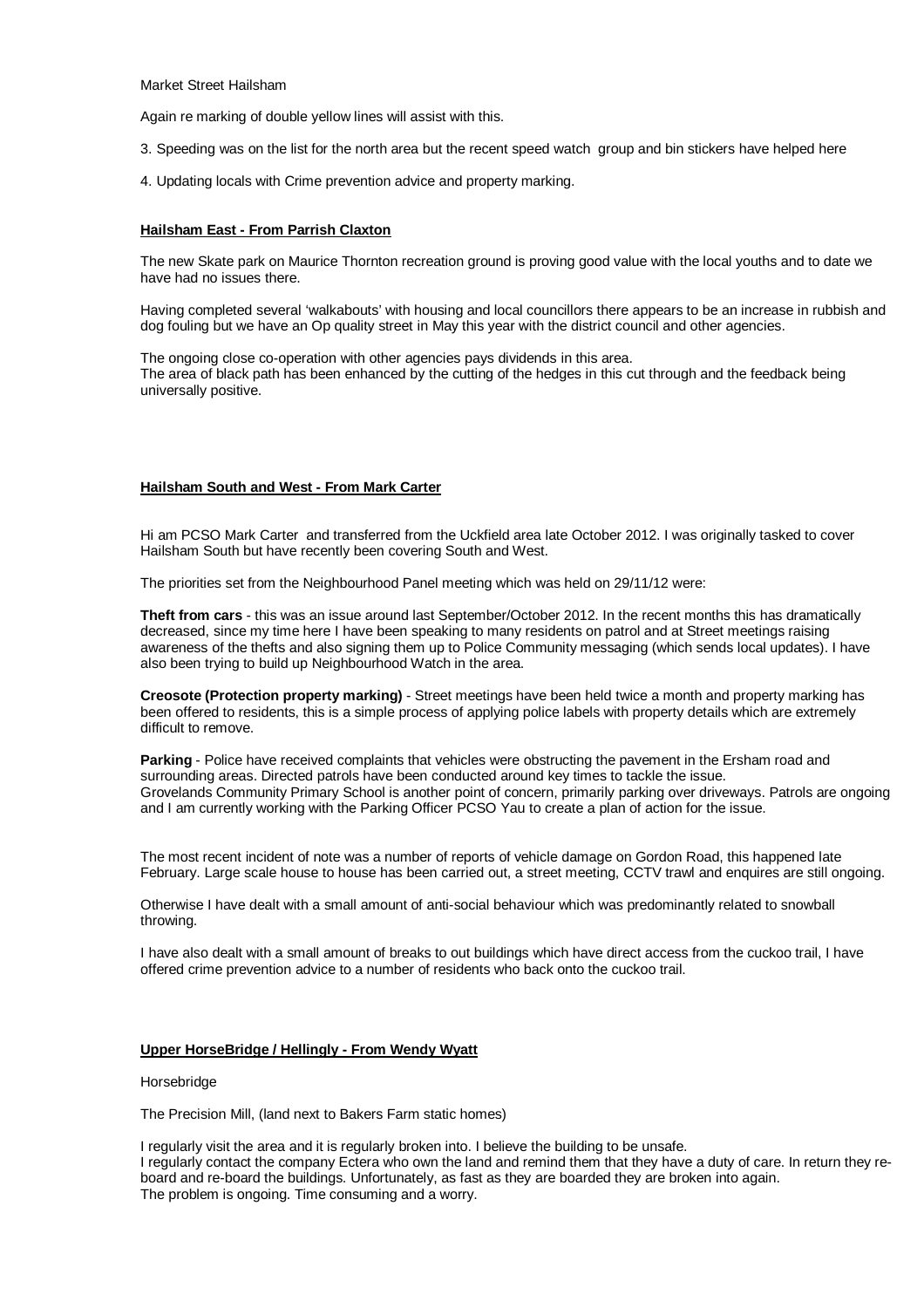Under the Town And County Planning Act 1990. Section 215 notices enable the council to take action against land owners who have, for whatever reason, failed to keep a building or area of land in good order. They may be used to tackle concerns around vacant industrial land, town centre street frontages, derelict buildings, semi-completed developments, as well as run down residential properties and overgrown gardens."

I would like to ask what the council are prepared to do about this?

I am prepared to work with the council, the land owners and residents to work out a plan where the rubbish could be cleared, the rights of way path cleared to Hellingly and something done to the buildings.

I believe with the agencies working together the area might be improved greatly.

Tim Critchlow Pc Hailsham NPT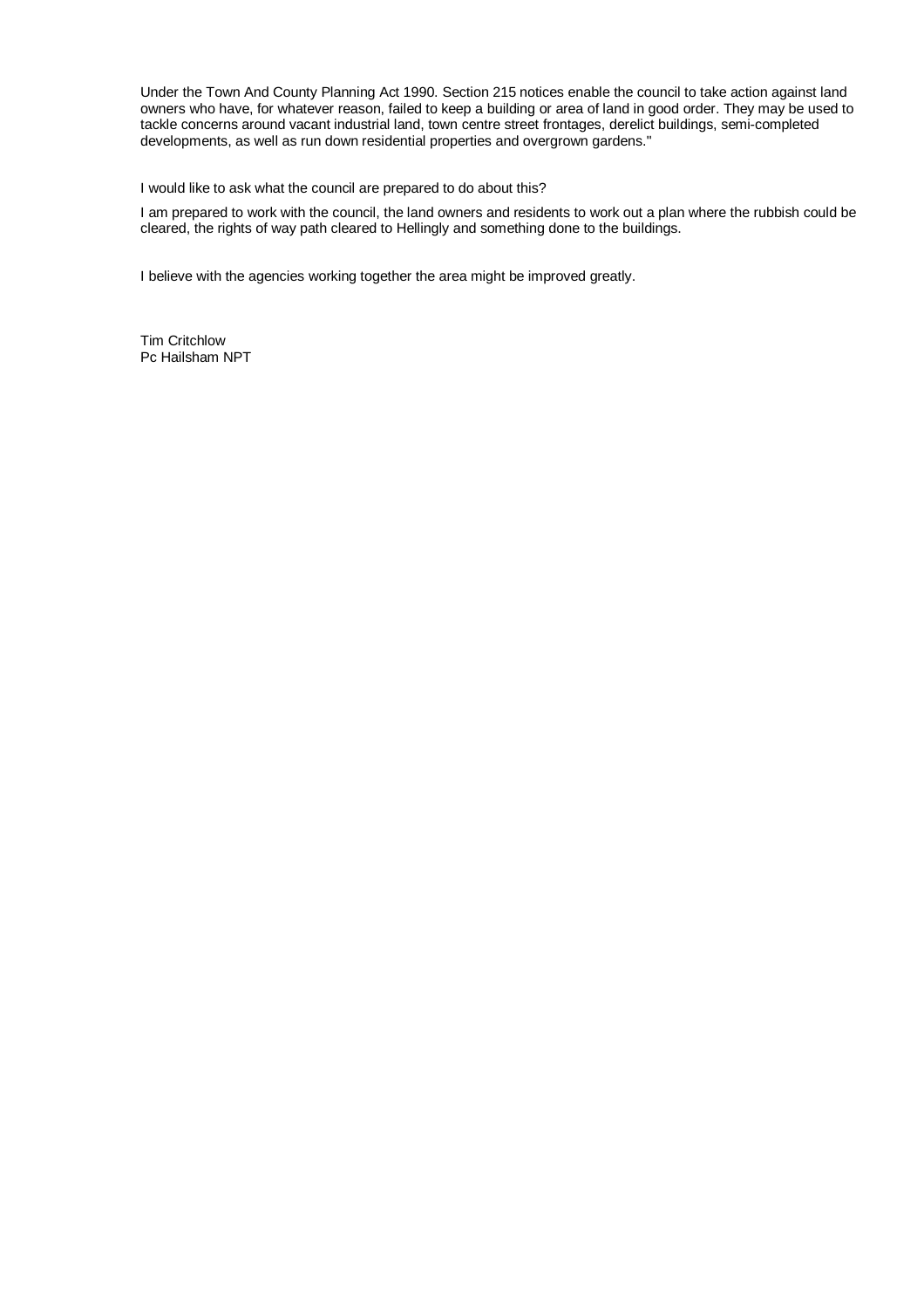**Report to: Hailsham Town Council**

Date: **th February 2013**

**By: David Saxby**

**Title of report: Increase in Burial Fees – Hailsham Cemetery**

#### **PURPOSE:**

**Members are asked to consider increasing burial and other fees for the use of services at Hailsham**  Cemetery by about 5% with effect from 1<sup>st</sup> April 2013. Attachment A to this report shows the fees if **increased by 5%, rounded to the most appropriate point. Attachment B is the current rate as from 1 st April 2011.**

**RECOMMENDATIONS:**

**No officer recommendation is made.**

### **BACKGROUND:**

**The last time the fees for the use of services at Hailsham Cemetery was increased was in April 2011. On this occasion all fees were increased by 20%; this was predominately because of the retirement of the long-serving grave digger and the use of the services of a new contractor who was considerably more expensive. Because of this large increase no recommendation was made to Council to uprate the fees in 2012.**

### **CONSIDERATIONS:**

**Members may recall that there was criticism in the press last year from a disgruntled member of the public about the large increase in fees, although the Council's actions were easily defended.**

**The increase of 5% is approximately in line with inflation. The danger of not increasing the fees regularly is that it may again be resolved in future years to hike the fees massively, thus attracting criticism of the Council.**

### **CONCLUSION:**

**It is for members to decide if they wish the increase burial and other fees at Hailsham Cemetery.**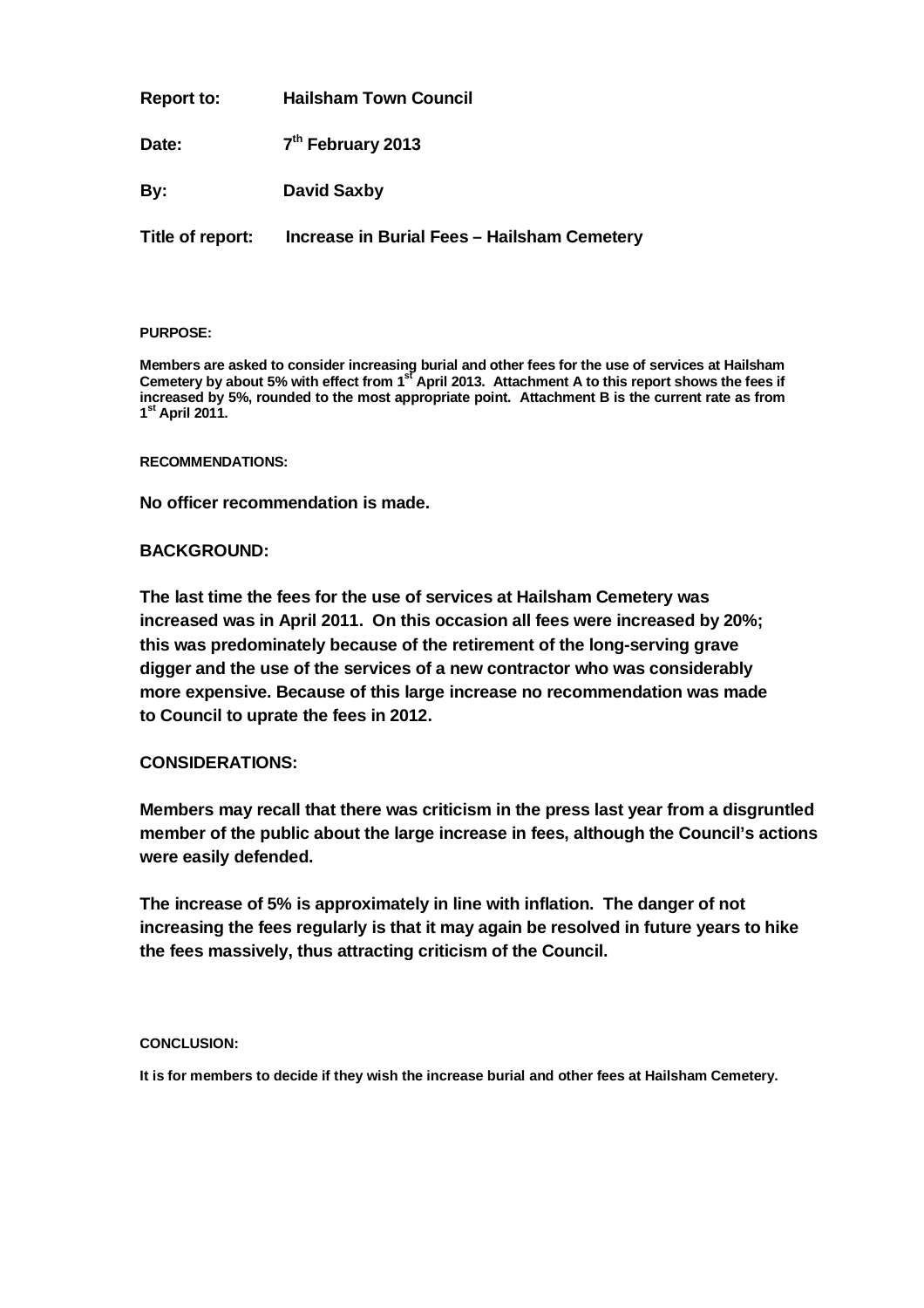COMMITTEE: Hailsham Town Council

DATE: 13<sup>th</sup> March 2013

PURPOSE: To consider the transfer of play areas and open space from the Woodside Farm Bloor Home development to the Council and to consider the amount of commuted sum required

#### RECOMMENDATIONS:

To consider the transfer of land with a suitable commuted sum to cover the costs of grounds maintenance and management

#### BACKGROUND:

The Town Council has been approached by Bloor Homes to take over responsibility for areas of open space in the new development of 75 dwellings at Land East of Woodside Farm, Hempstead Lane for a commuted sum to be agreed by the Town Council and Bloor Homes. The proposed areas of responsibility will be a play area, public open space areas and woodland buffer and a pond. (shown in the attached map).

The Town Council contractors, Barcombe Landscapes, have estimated their costs for maintaining the land over a 20 year period. The attached spread sheet shows the figures proposed to take over the areas, with 3% inflation rise per annum and a 25% management fee to cover the Council's management costs

If the Town Council agrees to take over responsibility of the land, the figures proposed will need to be accepted by Bloor Homes. If Bloor Homes consider the costs to be too high they could offer the transfer of land to a management company.

#### FINANCIAL IMPLICATIONS:

The cost is made up of two elements:

The cost for the ground maintenance works which will be paid to the contractor over the 20 years and the Hailsham Town Council management fee to manage the area. The payment to the contractor is non negotiable, the Town Council management fee could be negotiated with the developer.

#### CONCLUSION:

Members need to consider:

- 1) Whether to accept or decline the offer of the transfer of the Woodside Farm development open spaces, buffer zone and pond to Town Council responsibility
- 2) If it is agreed to transfer the land, to consider the attached commuted sum figures and agree or change the proposed management fee

Further information in respect of this report can be obtained from Karen Moralee. Tel: 01323 445 738, Email: karen.moralee@hailsham-tc.gov.uk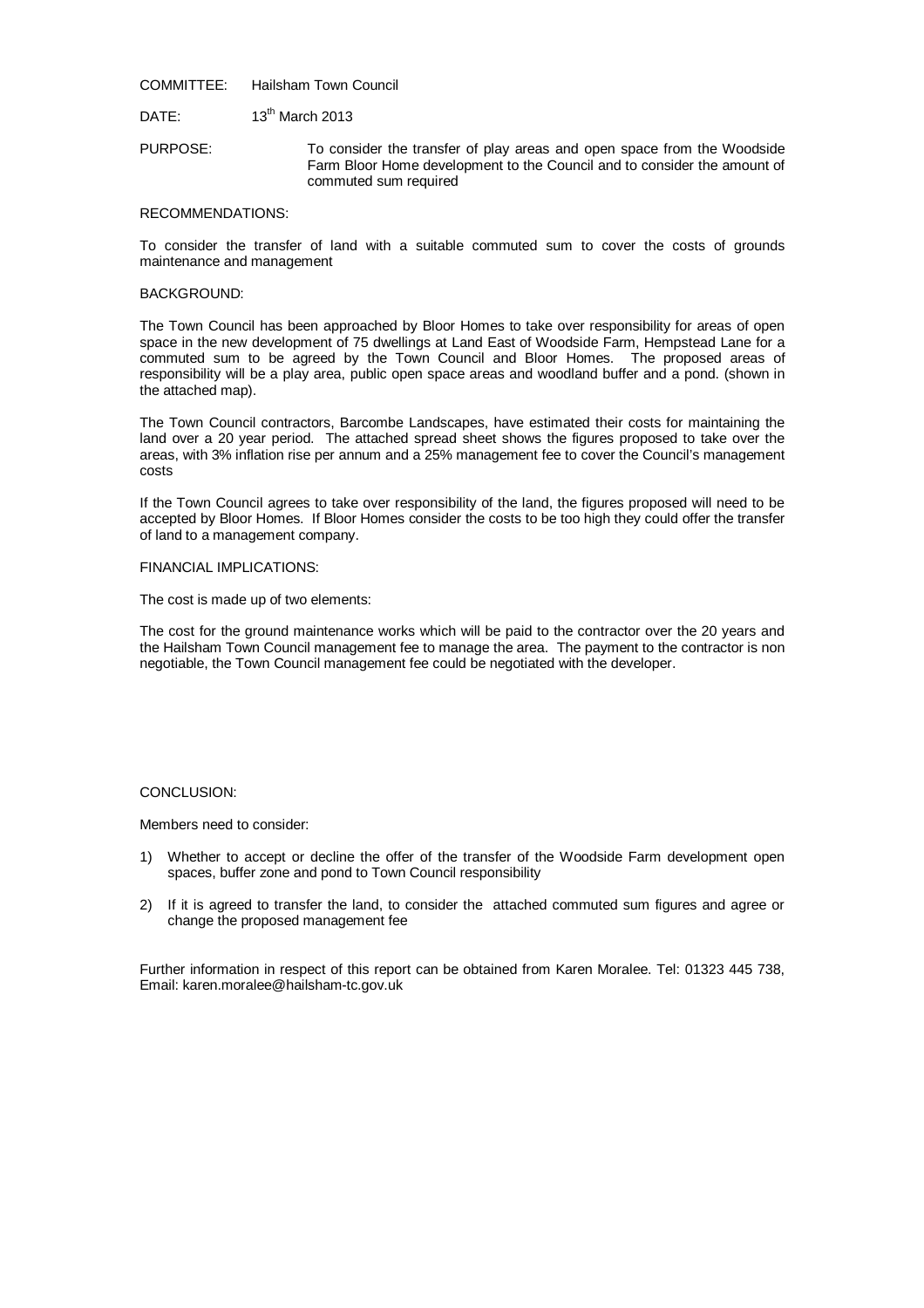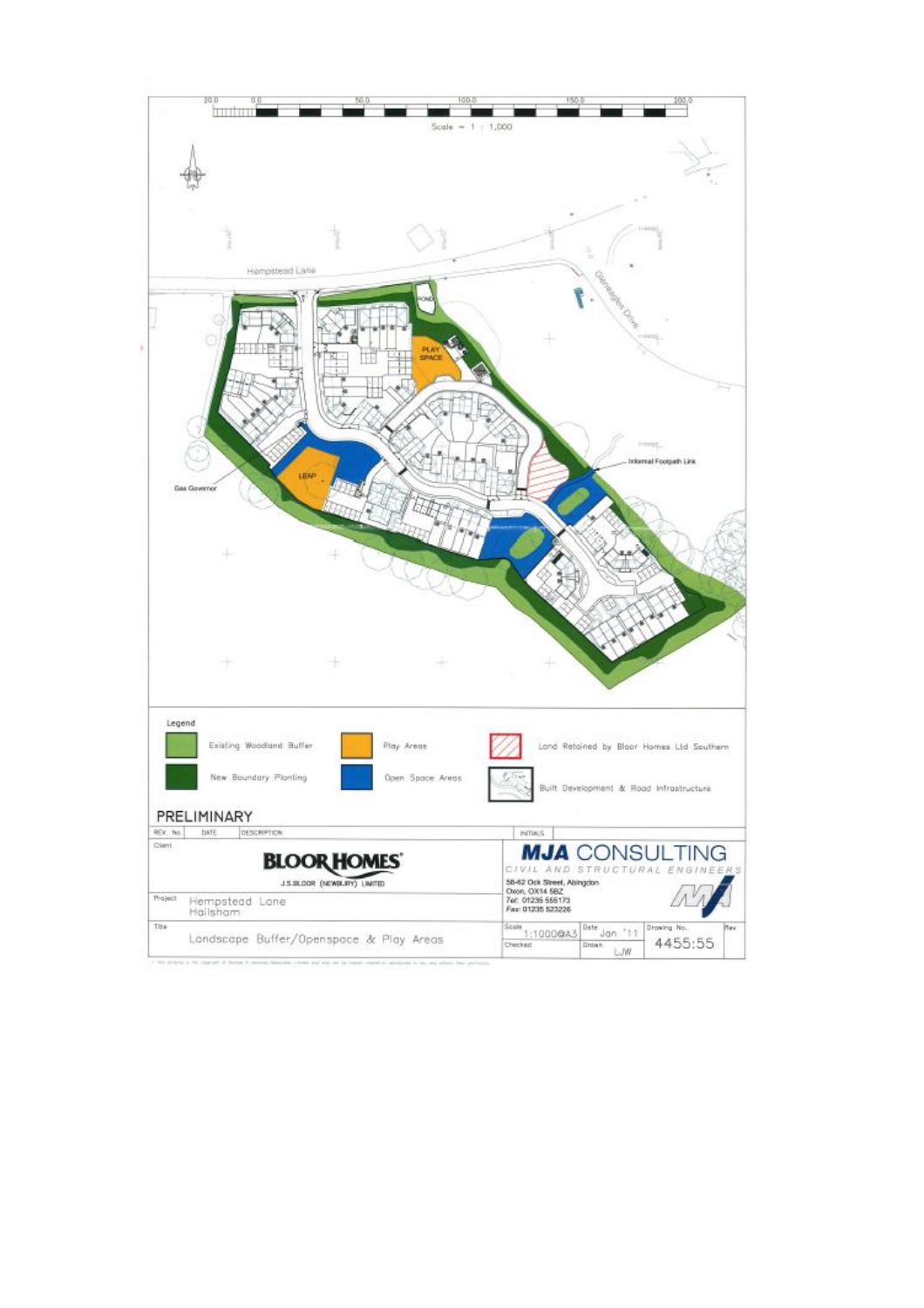#### **Bloor Homes Hemstead Lane Development**

**Price for grounds work and Maintenance for 20 Years - Supplied by Barcombe Landscapes LTD @ 3% per annum**

|                                                                                                                                                                                                                            | Price<br>Ð<br>$\mathbf{\dot{\omega}}$ | Price<br>$\stackrel{<}{\scriptstyle\sim}$ | Price<br>చ                | Price<br>$\geq 4$         | Price<br>$\stackrel{\textstyle _<}{\scriptstyle_{\sim}}$ | Price<br>$\stackrel{\textstyle{<}}{\scriptstyle{\circ}}$ | Price<br>$\preceq$        | Price<br>$\stackrel{\textstyle _<}{\textstyle _\sim}$ | Price<br>$\lesssim$       | ᠊ᠣ<br>ilce<br>e<br>$\geq$  | $\mathbf{\overline{v}}$<br>Ξ<br>$\frac{1}{2}$ | $\mathbf{\overline{v}}$<br>ice<br>e<br>$\times$ 12 | ᠊ᠣ<br>ΠC θ<br>$\times$ 13  | ᠊ᠣ<br>iιce<br>$\times 14$   | ᠊ᠣ<br>Ξi<br>$\frac{1}{2}$   | ᠊ᠣ<br>ΗG θ<br>$\frac{1}{2}$ | $\mathbf{\overline{v}}$<br>ΠC θ<br>$11\lambda$ | ᠊ᠣ<br>Ξ.<br>$\frac{1}{8}$   | ᠊ᠣ<br>ice<br>$61\,\mathrm{\AA}$ | $\mathbf \sigma$<br>Lice<br>Y20 | $\frac{10}{10}$                      |
|----------------------------------------------------------------------------------------------------------------------------------------------------------------------------------------------------------------------------|---------------------------------------|-------------------------------------------|---------------------------|---------------------------|----------------------------------------------------------|----------------------------------------------------------|---------------------------|-------------------------------------------------------|---------------------------|----------------------------|-----------------------------------------------|----------------------------------------------------|----------------------------|-----------------------------|-----------------------------|-----------------------------|------------------------------------------------|-----------------------------|---------------------------------|---------------------------------|--------------------------------------|
| Grass - cutting and strimming - weekly - 26 cuts                                                                                                                                                                           | £<br>1,780                            | £<br>1833                                 | £<br>1888                 | £<br>1945                 | £<br>2003                                                | £<br>2064                                                | £<br>2125                 | £<br>2125                                             | £<br>2189                 | £<br>2255                  | £<br>2322                                     | $\mathbf f$<br>2392                                | £<br>2464                  | £<br>2538                   | £<br>2614                   | £<br>2692                   | £<br>2773                                      | £<br>2856                   | £<br>2942                       | £<br>3030                       | 46,833                               |
| Hard Surfaces - sweeping monthly though year                                                                                                                                                                               | 600                                   | 618                                       | 637                       | 656                       | 675                                                      | 696                                                      | 716                       | 716                                                   | 738                       | 760                        | 783                                           | 806                                                | 831                        | 855                         | 881                         | 908                         | 935                                            | 963                         | 992                             | 1021                            | 15,787                               |
| Hard Surfaces - spraying path edges and road gutters 2x p.a.                                                                                                                                                               | 250                                   | 258                                       | 265                       | 273                       | 281                                                      | 290                                                      | 299                       | 299                                                   | 307                       | 317                        | 326                                           | 336                                                | 346                        | 356                         | 367                         | 378                         | 389                                            | 401                         | 413                             | 426                             | 6,578                                |
| Pressure wash hard surfaces and street furniture 2x p.a.                                                                                                                                                                   | 500                                   | 515                                       | 530                       | 546                       | 563                                                      | 580                                                      | 597                       | 597                                                   | 615                       | 633                        | 652                                           | 672                                                | 692                        | 713                         | 734                         | 756                         | 779                                            | 802                         | 826                             | 851                             | 13,155                               |
| Litter picking daily all areas and dispose correctly                                                                                                                                                                       | 4.040                                 | 4161                                      | 4286                      | 4415                      | 4547                                                     | 4683                                                     | 4824                      | 4824                                                  | 4969                      | 5118                       | 5271                                          | 5429                                               | 5592                       | 5760                        | 5933                        | 6111                        | 6294                                           | 6483                        | 6678                            | 6878                            | 106,296                              |
| Planting areas:<br>Weed around shrubs monthly (6 months)<br>mulch annually with wood peelings<br>spray annually perennial weeds with glyphosate<br>water shrubs through summer frequently in low rainfall (1st 3<br>years) | 720<br>800<br>500<br>1,600            | 742<br>824<br>515<br>1648                 | 764<br>849<br>530<br>1697 | 787<br>874<br>546<br>1748 | 810<br>900<br>563<br>1801                                | 835<br>927<br>580<br>1855                                | 860<br>955<br>597<br>1910 | 860<br>955<br>597<br>1910                             | 886<br>984<br>615<br>1968 | 912<br>1013<br>633<br>2027 | 939<br>1044<br>652<br>2088                    | 968<br>1075<br>672<br>2150                         | 997<br>1107<br>692<br>2215 | 1027<br>1141<br>713<br>2281 | 1057<br>1175<br>734<br>2350 | 1089<br>1210<br>756<br>2420 | 1122<br>1246<br>779<br>2493                    | 1155<br>1284<br>802<br>2568 | 1190<br>1322<br>826<br>2645     | 1226<br>1362<br>851<br>2724     | 18,944<br>21,049<br>13,155<br>42,097 |
| Tree planted buffer zones:<br>strim twice per year - early Aptil & August<br>inspect and prune trees ties and shrubs in winter to achieve<br>good                                                                          | 800                                   | 824                                       | 849                       | 874                       | 900                                                      | 927                                                      | 955                       | 955                                                   | 984                       | 1013                       | 1044                                          | 1075                                               | 1107                       | 1141                        | 1175                        | 1210                        | 1246                                           | 1284                        | 1322                            | 1362                            | 21,049                               |
| shape in their growth pattern to BS3998. Remove cuttings                                                                                                                                                                   | 800                                   | 824                                       | 849                       | 874                       | 900                                                      | 927                                                      | 955                       | 955                                                   | 984                       | 1013                       | 1044                                          | 1075                                               | 1107                       | 1141                        | 1175                        | 1210                        | 1246                                           | 1284                        | 1322                            | 1362                            | 21,049                               |
| Wild flower areas - cut and remove hay once dried                                                                                                                                                                          | 350                                   | 361                                       | 371                       | 382                       | 394                                                      | 406                                                      | 418                       | 418                                                   | 430                       | 443                        | 457                                           | 470                                                | 484                        | 499                         | 514                         | 529                         | 545                                            | 562                         | 578                             | 596                             | 9,209                                |
| Inspect play equipment safety surfacing, fencing and gates and<br>produce<br>monthly writen report                                                                                                                         | 1,700                                 | 1751                                      | 1804                      | 1858                      | 1913                                                     | 1971                                                     | 2030                      | 2030                                                  | 2091                      | 2154                       | 2218                                          | 2285                                               | 2353                       | 2424                        | 2497                        | 2571                        | 2649                                           | 2728                        | 2810                            | 2894                            | 44,729                               |
| Trim hedges, prume shrubs, tidy edges and misc operations                                                                                                                                                                  | 500                                   | 515                                       | 530                       | 546                       | 563                                                      | 580                                                      | 597                       | 597                                                   | 615                       | 633                        | 652                                           | 672                                                | 692                        | 713                         | 734                         | 756                         | 779                                            | 802                         | 826                             | 851                             | 13,155                               |
| Pond maintenance                                                                                                                                                                                                           | 3000                                  | 3090                                      | 3183                      | 3278                      | 3377                                                     | 3478                                                     | 3582                      | 3582                                                  | 3690                      | 3800                       | 3914                                          | 4032                                               | 4153                       | 4277                        | 4406                        | 4538                        | 4674                                           | 4814                        | 4959                            | 5107                            | 78,933                               |
| Thinning and coppicing and selective removal of some trees<br>and shrubs.<br>Year 4 and year 15 (each visit £500)                                                                                                          |                                       |                                           |                           | 546                       |                                                          |                                                          |                           |                                                       |                           |                            |                                               |                                                    |                            |                             | 734                         |                             |                                                |                             |                                 |                                 | 1,281                                |
| Surgery to mature trees - allow contingency                                                                                                                                                                                | 500                                   | 515                                       | 530                       | 546                       | 563                                                      | 580                                                      | 597                       | 597                                                   | 615                       | 633                        | 652                                           | 672                                                | 692                        | 713                         | 734                         | 756                         | 779                                            | 802                         | 826                             | 851                             | 13,155                               |
| Yearly Totals                                                                                                                                                                                                              | 18,440                                | 18.993                                    | 19,563                    | 20,696                    | 20,754                                                   | 21,377                                                   | 22,018                    | 22,018                                                | 22,679                    | 23,359                     | 24,060                                        | 24,782                                             | 25,525                     | 26,291                      | 27,814                      | 27,892                      | 28,729                                         | 29,591                      | 30,479                          | 31,393                          | 486,454                              |
| Total before HTC Management Fee                                                                                                                                                                                            | 486,454                               |                                           |                           |                           |                                                          |                                                          |                           |                                                       |                           |                            |                                               |                                                    |                            |                             |                             |                             |                                                |                             |                                 |                                 |                                      |
| Management Fee @ 25%                                                                                                                                                                                                       | 121.614                               |                                           |                           |                           |                                                          |                                                          |                           |                                                       |                           |                            |                                               |                                                    |                            |                             |                             |                             |                                                |                             |                                 |                                 |                                      |
| Replace play equipment and safety surface once in 20 years<br>Overal Total for 20 years                                                                                                                                    | 10.000<br>618,068                     |                                           |                           |                           |                                                          |                                                          |                           |                                                       |                           |                            |                                               |                                                    |                            |                             |                             |                             |                                                |                             |                                 |                                 |                                      |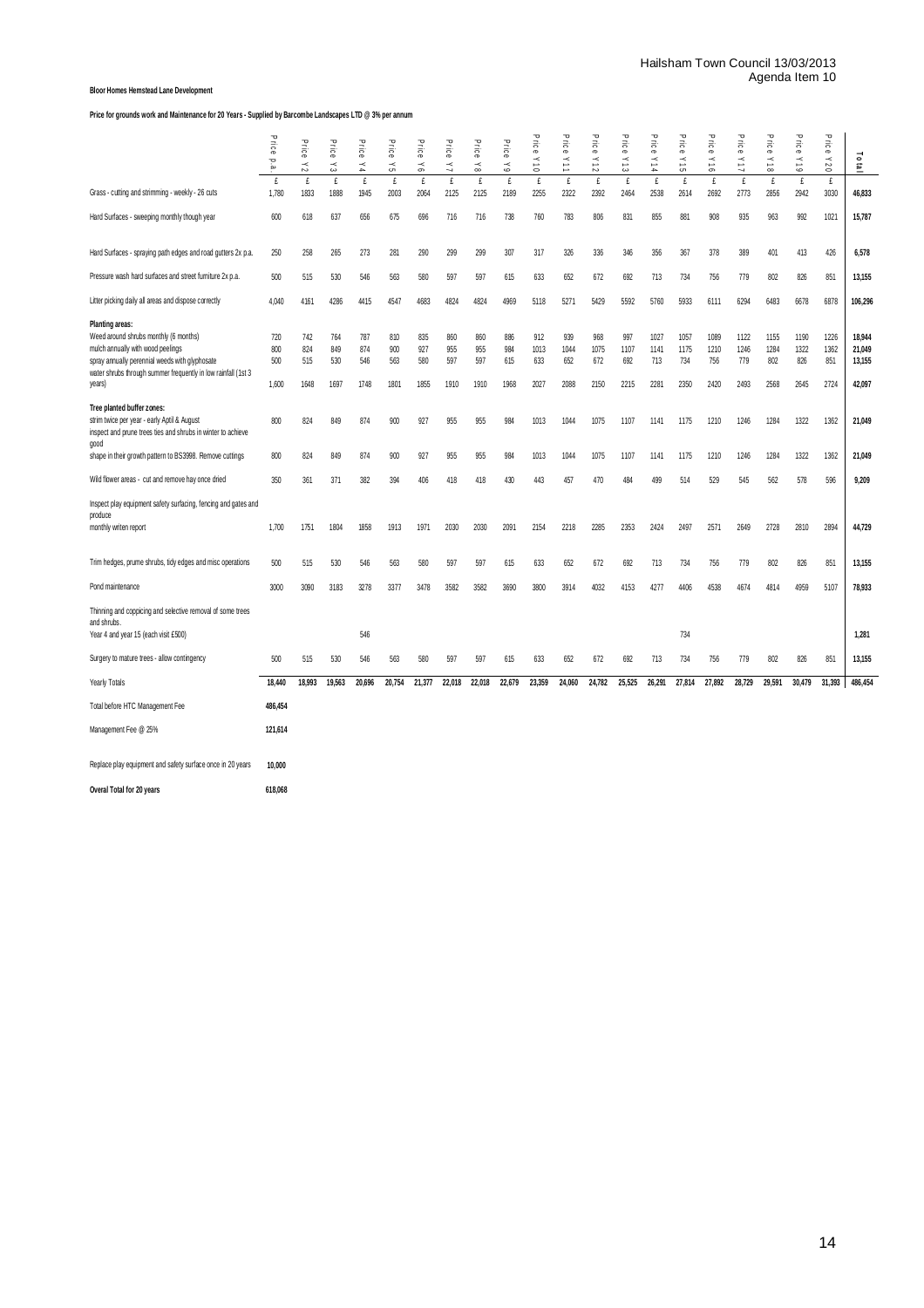#### COMMITTEE: Hailsham Town Council

DATE:  $13^{th}$  March 2013

PURPOSE: To consider a request by Bloor Homes to level off an area of Town Council owned land to create a new footpath to their development at Woodside Farm

#### RECOMMENDATIONS:

To grant Bloor Homes permission to install a footpath on part of the public open space in Gleneagles Drive

#### BACKGROUND:

Bloor Homes have approached the Town Council regarding a footpath they wish to build to connect to their Woodside Farm development to the existing footway in Gleneagles Drive, on an area of land owned by the Town Council. As there is a level problem with the existing ground across this proposed new footpath Bloor Homes have asked if they can level off a piece of our adjoining area of land to the same gradient so they can maintain a 1:25 crossfall across the proposed new footpath.

This proposed new footpath will run from the new roundabout at Hempstead Lane up to number 7 Gleneagles Drive where it will join onto the existing footpath, so the whole length south of Gleneagles Drive will have a new footpath.

Bloor Homes only wish to level off this area of Town Council land and build a footpath; they do not wish to purchase the land required for the works.

In return for this permission from the Council, Bloor Homes have confirmed they will replace the fence and gate which is on site, like for like. This fence and gate is owned by the Town Council and is now in need of replacement. For the Town Council to replace this fence would cost approximately £5,000. Any damage will be made good.

Bloor Homes have confirmed they will maintain the footpath until it is adopted by ESCC.

Bloor Homes have contacted UK Power Networks for permission to do the work to the area as there are high voltage cables running under the Town Council area of land. They have given permission, subject to their attendance on site while any agreed work is carried out.

Attached is a plan showing the proposed footpath adjoining the POS owned by the Town Council and pictures showing the fence which will be replaced if the Council agree to Bloor Homes proposal.

Wealden District Council and East Sussex County Council have been consulted and are in support of the proposal.

#### FINANCIAL IMPLICATIONS:

The construction of a new fence by Bloor Homes will save the Council in the region of £5,000

#### CONCLUSION:

The proposed work will not cause any negative impact on the land and will provide the residents of the estate with a new footpath, encouraging parents to walk their children to school rather than drive. It will also result in a new fence for the Council which will improve the look of the area. The fence is in need of replacement in the next couple of years so this would save the Council in the region of £5,000.

Further information in respect of this report can be obtained from Karen Moralee. Tel: 01323 445 738, Email: karen.moralee@hailsham-tc.gov.uk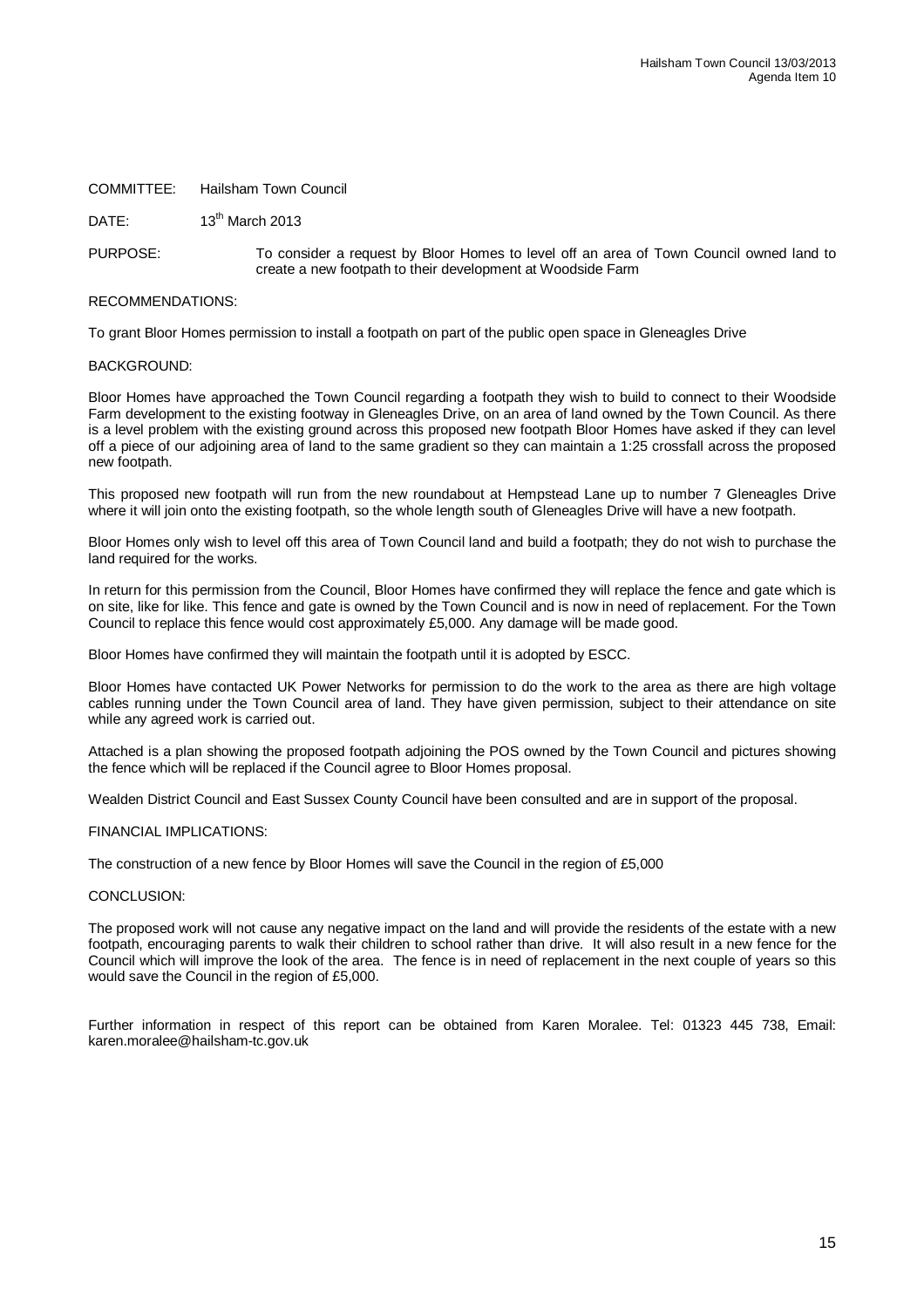**Report to: Hailsham Town Council**

**Date: 13th March 2013**

**By: John Harrison, Town Clerk**

**Title of report: Land at East Hailsham**

#### **PURPOSE:**

To consider a request from Wealden District Council to include an area of Hailsham Town Council owned land in the proposed submission strategic sites local plan (Ref HHC)

### **BACKGROUND.**

The Town Clerk has received the following email fro Wealden District Council:

*Dear John,*

*I have attached a plan showing the extent of the strategic site at East Hailsham from the proposed Submission Version Strategic Plan Local Plan that was considered at the LDF Sub Committee on 27th February 2013.*

We have met with one of the land owners for the site HHC and have been informed that a small area of land is within the *ownership of Hailsham Town Council (shown hatched black on the attached plan).* 

*I would be obliged if you could confirm that the Town Council is happy to have this land included within the Strategic Site boundary.*

*I look forward to hearing from you.*

*Kind regards,*

*Emma Garner, Planning Officer Planning Policy, Wealden District Council*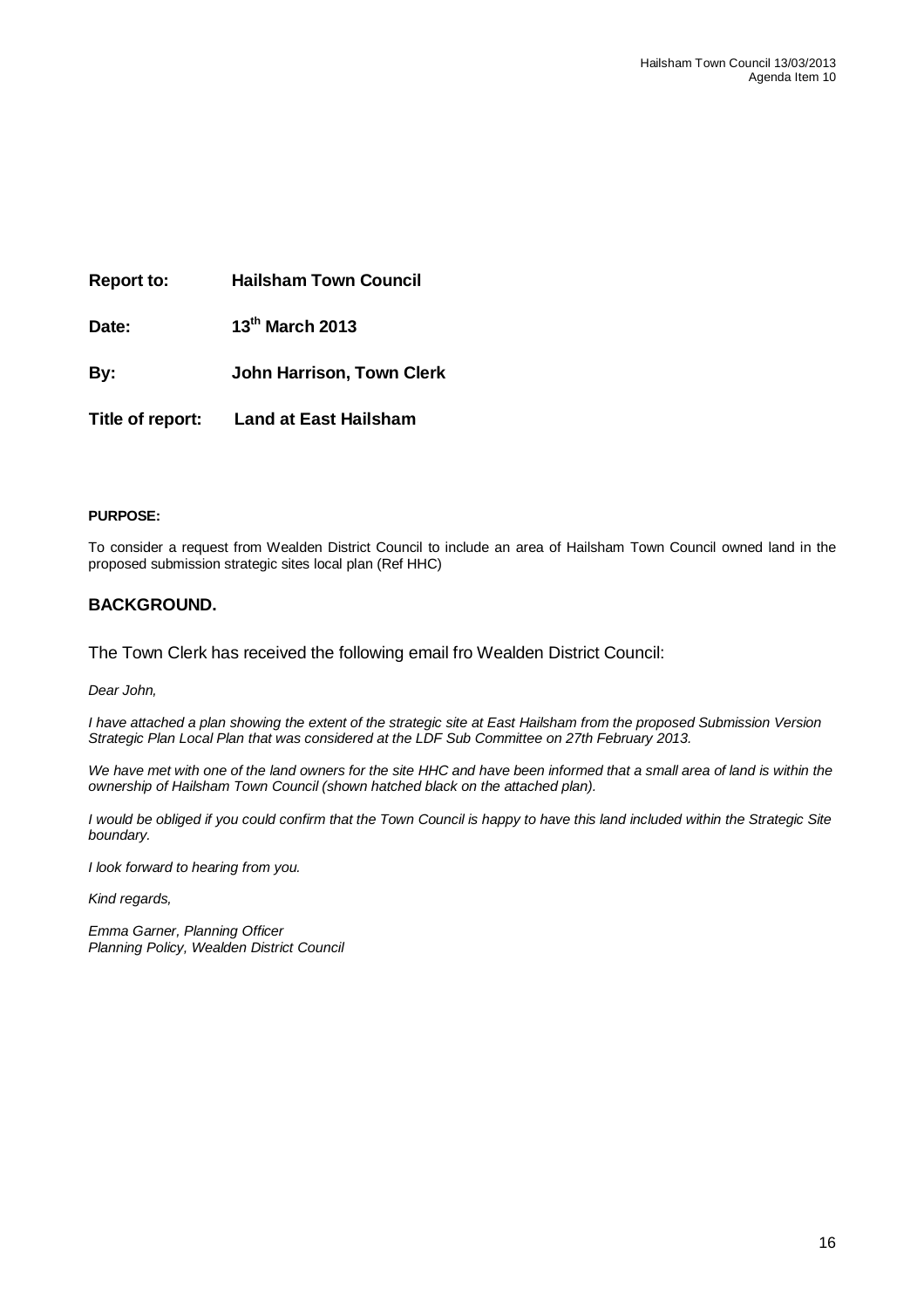**Wealden District Local Plan** 

Proposed Submission Strategic Sites Local Plan February 2013

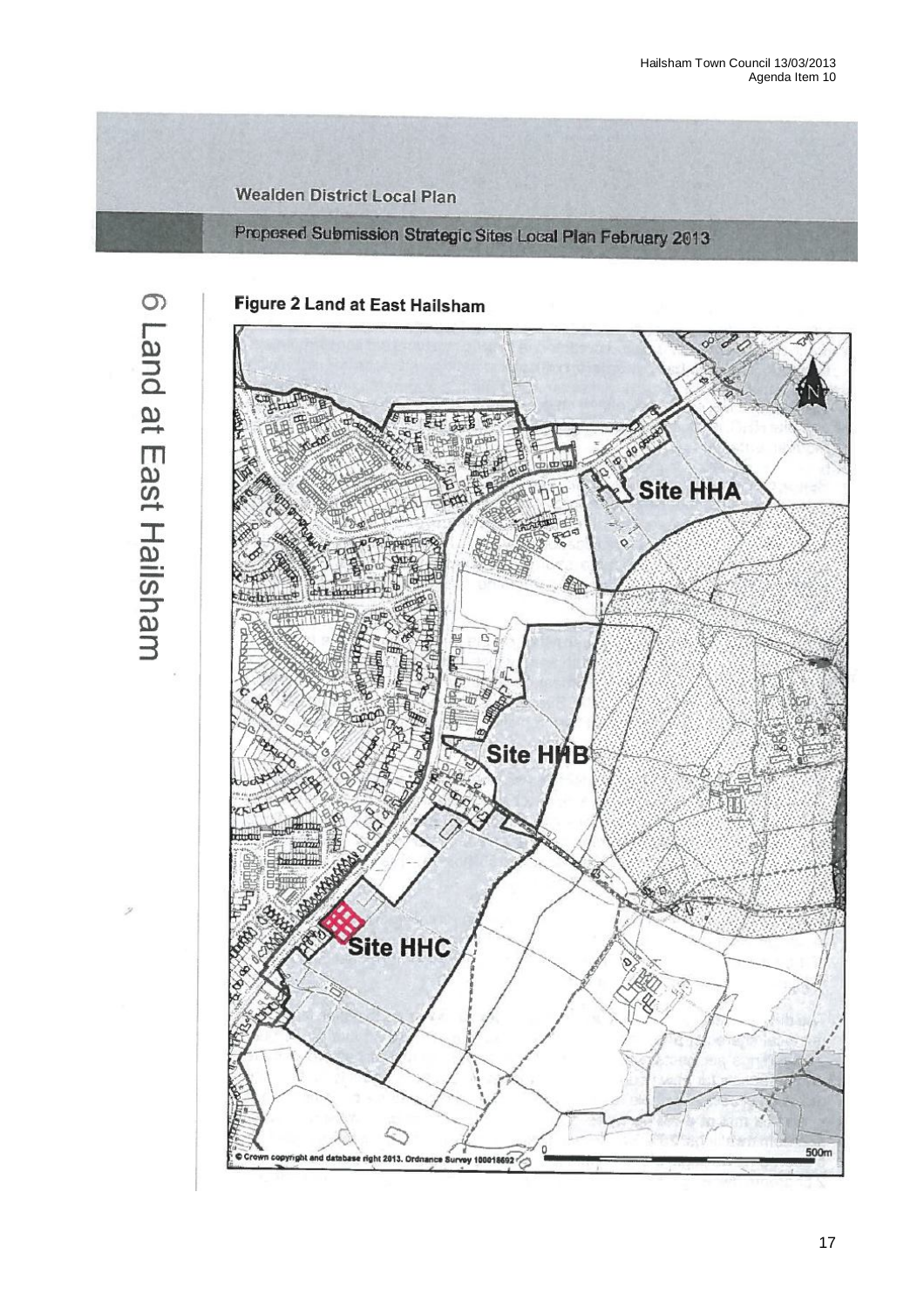# **CONSIDERATIONS.**

This is a request to Hailsham Town Council from Wealden District Council that they include a small parcel of HTC owned land in their Strategic Site HHC, as land that could be developed on subject.

Any transfer or sale of land would be subject to the usual negotiations including purchase price etc.

# **However, Wealden District Council have confirmed that allowing the allocation of this parcel of land into the strategic site does essentially tie the Town Council into allowing the development of the site and purchase of the land.**

### **CONCLUSION.**

Council I asked to consider allowing his piece of land to be included in the Strategic Development Site Reference HHC for potential development, subject to the usual negotiations from potential developers for the acquisition of land.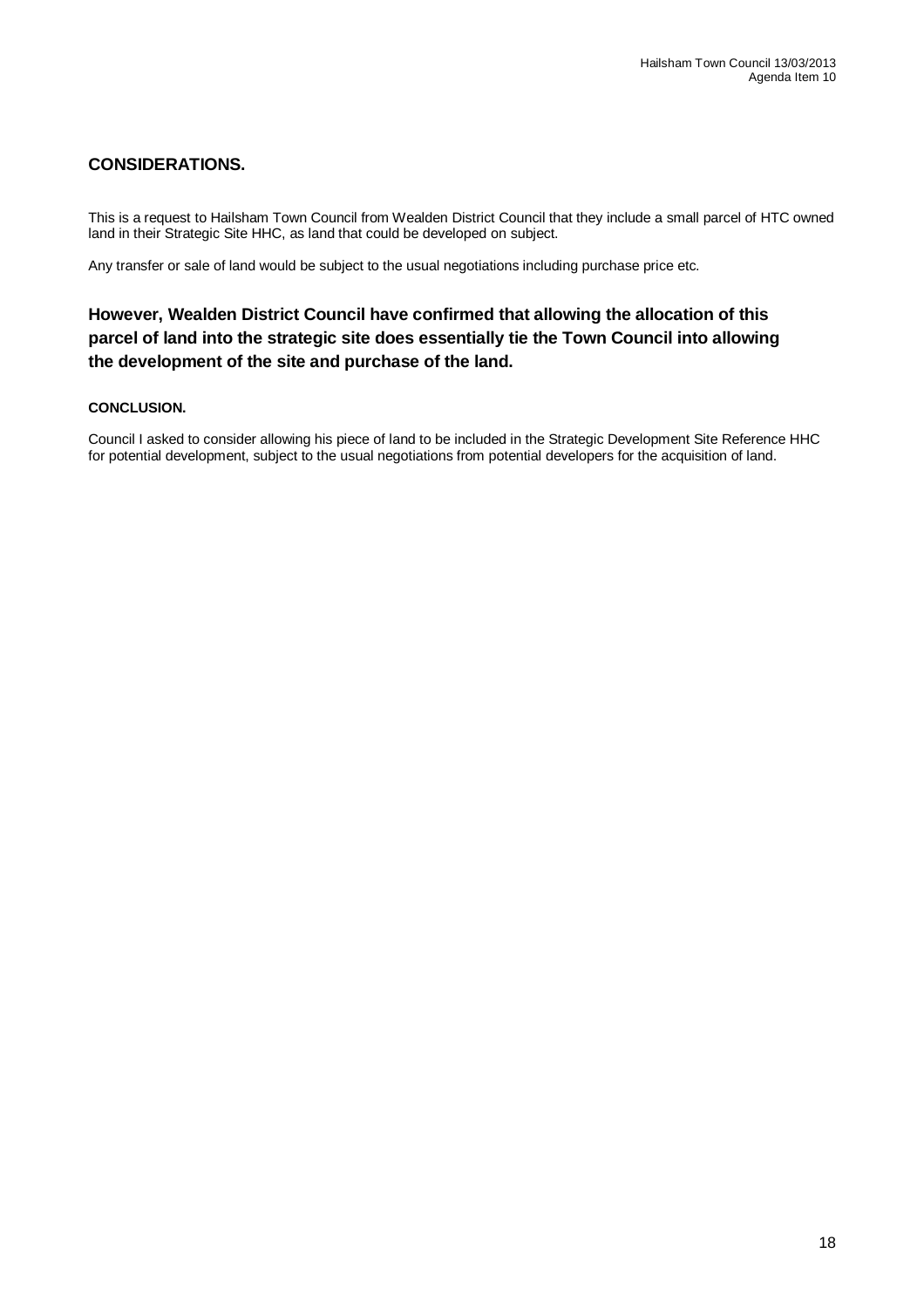| <b>Report to:</b> | <b>Hailsham Town Council</b>                                            |
|-------------------|-------------------------------------------------------------------------|
| Date:             | 13 <sup>th</sup> March 2013                                             |
| By:               | John Harrison, Town Clerk                                               |
| Title of report:  | Report of the Independent Wealden Parish Remuneration<br>Panel -2013/14 |

### **PURPOSE:**

To consider the recent report and recommendations of the Wealden Parish Renumeration panel and their implications for Hailsham Town Council.

### **BACKGROUND.**

**The Report of the Independent Wealden parish Renumeration Panel 2013-14 was recently received by the Town Clerk and is attached as an appendix to this report below**

### **CONSIDERATIONS.**

Council is asked whether to accept the recommendations of the report

### **FINANCIAL IMPLICATIONS**

Hailsham Town Council is in level 3 for the calculation of Basic and Chairman's Allowances. This therefore equates to a 'maximum cost to Parish' of £21,585.

However, HTC has usually awarded 23 X the Basic Allowance, plus the Chairman's Allowance to form these amounts, therefore totalling £20,740.00, which after tax falls within the budgeted amount of £20,000 (N.B. HTC also budgets for an additional £1,500 for the Chairman's Expenses in addition to the allowance)

This amount is within the budget of £20,000 allocated to member's and chairman's allowances for the 2013-14 financial year.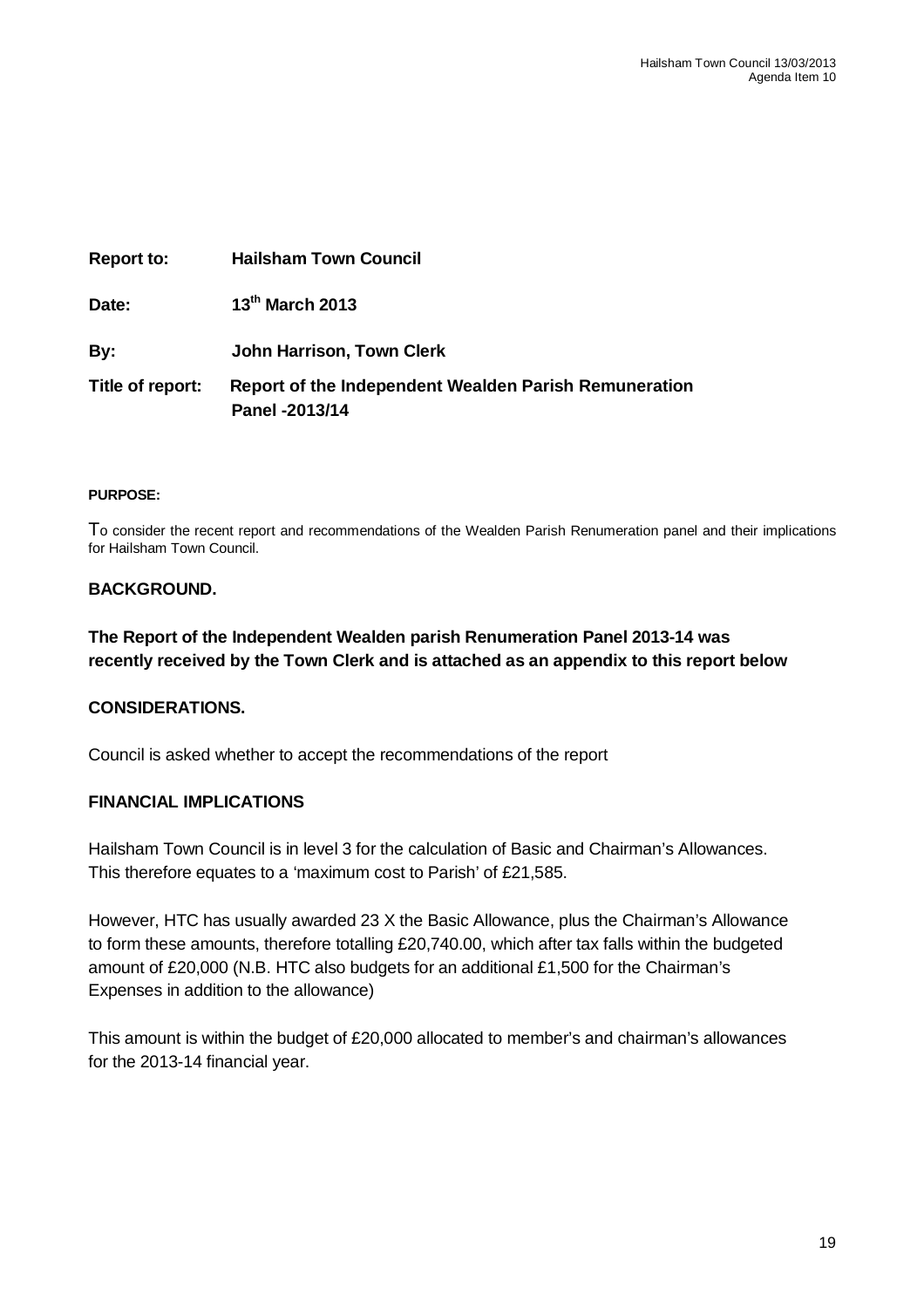#### **REPORT OF THE WEALDEN PARISH REMUNERATION PANEL – FEBRUARY 2013**

#### Introduction

1. This is the report of the Parish Remuneration Panel for 2013/14. The Panel is established by Wealden District Council under Regulation 27 of the Local Authorities (Members' Allowances) (England) Regulations 2003, for the town and parish councils in its area (full list of town and parish councils to which the report applies is attached at appendix A).

#### Summary

- 2. The Panel recommends:
	- (1) There be an increase to all Basic and Chairman's Allowances by banding as follows:

| 2012/13              | <b>LEVEL1</b> | <b>LEVEL2</b> | <b>LEVEL3</b> | LEVEL 4 |
|----------------------|---------------|---------------|---------------|---------|
| Basic Allowance      | £140          | £360          | £835          | £1175   |
| Chairman's Allowance | £230          | £560          | £1280         | £1615   |
| 2013/14              | <b>LEVEL1</b> | <b>LEVEL2</b> | <b>LEVEL3</b> | LEVEL 4 |
| Basic Allowance      | £145          | £365          | £845          | £1185   |
| Chairman's Allowance | £250          | £580          | £1305         | £1640   |

(2) The policy to fix Travelling Allowances in line with HM Revenue & Customs 'Approved Mileage Allowance Payment' rates be re-affirmed.

(3) There be no increase to Subsistence Allowances.

3. The recommendations set out above are all proposed for implementation at the commencement of the financial year 2013/14.

#### Membership of Panel

4. The Panel consists of three members – Mr Martin Varley (Chairman), Mr Edward Stone and Mr Michael Kettell.

#### Panel Remit

- 5. The Panel shall produce a report in relation to the members of the authorities in respect of which it was established, making recommendations, in accordance with the provisions of regulation 29 of the Local Authorities (Members' Allowances) (England) Regulations 2003 as to –
	- (a) the amount of parish basic allowance payable to members of such authorities;
	- (b) the amount of travelling and subsistence allowance payable to members of such authorities;
	- (c) whether parish basic allowance should be payable only to the chairman of any such authority or to all of its members; whether, if parish basic allowance should be payable to both the chairman and the other members of any such authority, the allowance payable to the chairman should be set at a level higher than that payable to the other members; and
	- (d) if so, the higher amount so payable; and the responsibilities of duties in respect of which members should receive parish travelling and subsistence allowance.

#### Parish Basic and Chairman's Allowances

- 6. As in previous years, the Panel examined information in order to assist in determination of a recommendation on parish basic allowance and whether it should be payable to both the mayor or chairman and the other elected members of a parish.
- 7. While conscious of the restrictive financial climate in which local government of all tiers is operating, the Panel also noted that there has been no increase to these allowances recommended since 2008/09, since which time the allowances will have been subject to erosion by inflation.
- 8. In the absence of further information as to the workloads of parish councillors, the number of parishes paying allowances, etc., the Panel therefore recommends that there be a small increase to Basic Allowances across the four levels, as detailed in Appendix A attached.
- 9. The Panel voiced its intention to seek information and views from parish clerks and councillors regarding allowances paid, workloads undertaken, etc. to inform its next parish remuneration report. In particular, the Panel would wish to reconsider the 'levels' into which each town and parish falls, given changes to the demography of each since those levels were originally determined by the then constituted Panel.
- 10. Regulation 29(2) requires that recommendations be expressed not only in cash terms but also as a percentage of the amount recommended by the Independent Remuneration Panel as the Basic Allowance for Wealden District Councillors. The Panel is recommending an increase to that allowance for the financial year 2013/14 to £4260 per annum. Based on that figure, the percentages have been incorporated into the attached Appendix A.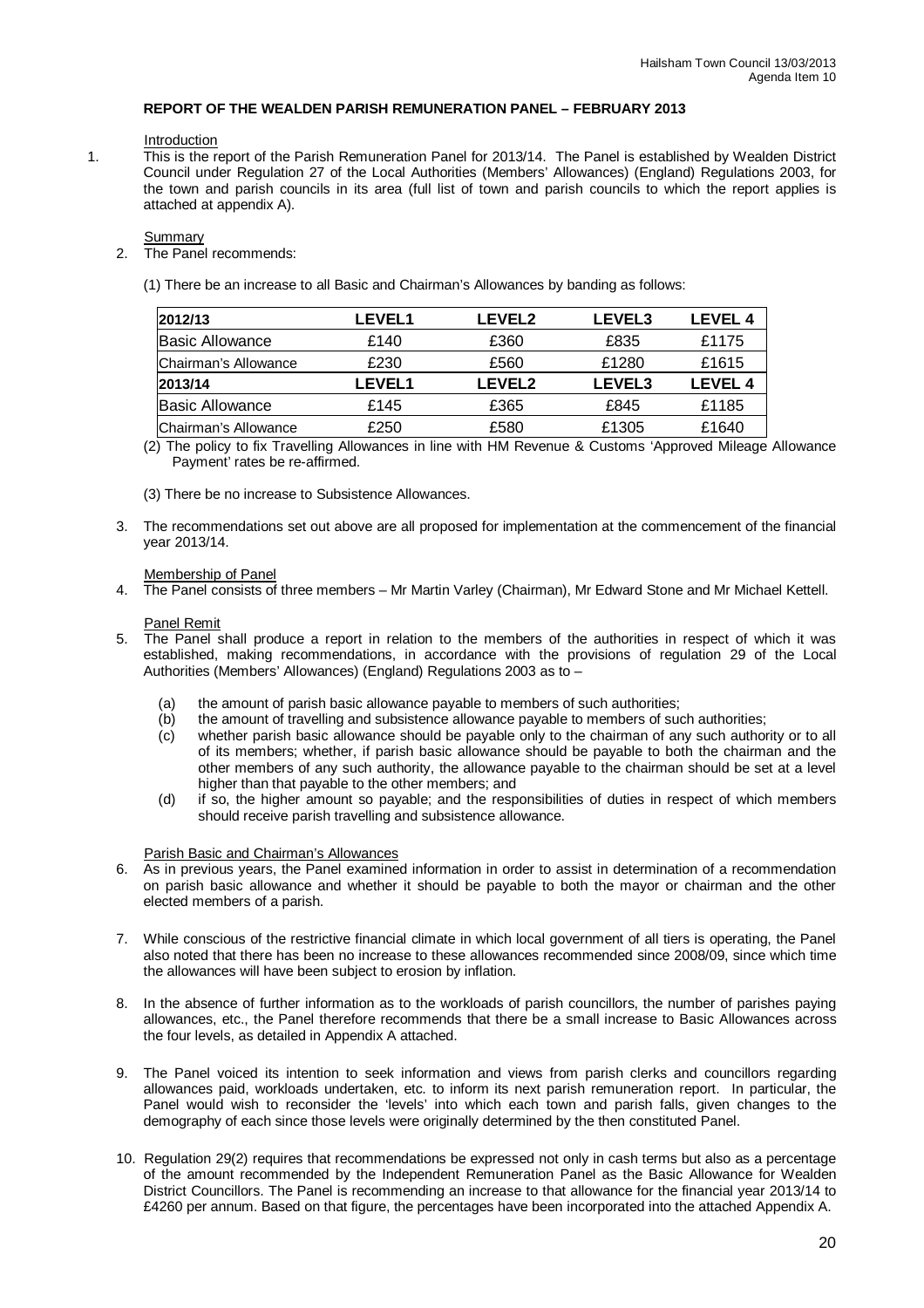#### Chairman's Allowance

- 11. As indicated in previous reports, the Panel is of the view that individual town and parish councils should be free to decide themselves whether an allowance should be payable only to the chairman or to all of its members. The Chairman's Allowance as recommended in the report is intended to be paid in substitution for the Basic Allowance rather than in addition to it, but this is at the discretion of each council.
- 12. Town and parish councils are reminded that the Chairman's Allowance (again detailed in the attached Appendix A) is an allowance personal to the councillor elected mayor or chairman. It is entirely separate to the allowance under the Local Government Act 1972, Sections 15(5) and 35(5), which is payable as the parish council thinks fit to reasonably meet the expenses of the office of mayor or chairman.
- 13. In line with Basic Allowance, the Panel recommends an increase to all Chairmen's Allowances, across the four levels established in its previous report, as detailed in Appendix A attached.

#### Travelling Allowance

- 14. Under Regulation 26, an authority may pay travelling and subsistence allowance, including an allowance in respect of travel by bicycle or by any other non-motorised form of transport, undertaken or incurred in connection with the performance of any duty within one or more of the categories in the regulations.
- 15. Councillors can receive up to a tax-free approved amount when using their own vehicles in carrying out their duties. These payments are known as Approved Mileage Allowance Payments (AMAP), and as from 6th April, 2011 the following rules apply:
	- (i) Car or Van 45p per mile for the first 10,000 miles and 25p per mile thereafter;
	- (ii) Motor Cycle 24p per mile (all miles);
	- (iii) Cycle 20p per mile (all miles); and
	- (iv) A 5p per mile per passenger supplement for up to four passengers
- 16. The Panel recommends that the policy to fix Travelling Allowances in line with HM Revenue & Customs 'Approved Mileage Allowance Payment' rates be re-affirmed.

#### Subsistence Allowance

- 17. The Panel recommends that there be no change to the current level of subsistence rates for 2013/14, making the payments as follows:
	- (i) Breakfast up to £5.50;<br>(ii) Lunch up to £7.50;
	- Lunch up to £7.50;
	- (iii) Tea up to £3.50; and
	- (iv) Evening Meal up to £9.50
- 18. Payment is subject to councillors certifying that they had actually and necessarily incurred the amount being claimed, but the Panel feels it unnecessary to make any other stipulations (period away from home, timing/length of meetings, etc) when approving these claims.

#### Co-opted Members

19. Under the relevant legislation, co-opted members of parish councils are not eligible to be paid Basic or Chairman's Allowances, but may claim Travelling & Subsistence Allowances.

#### General

20. The Panel would like to express its thanks to the officers who have assisted it in its work and the preparation of this report.

> Martin Varley Chairman

 1 The calculations for 'maximum cost to parish' in Appendix A assume the Chairman's Allowance being paid in addition to the Basic Allowance, to reflect the maximum *possible* cost rather than the maximum *recommended* cost.